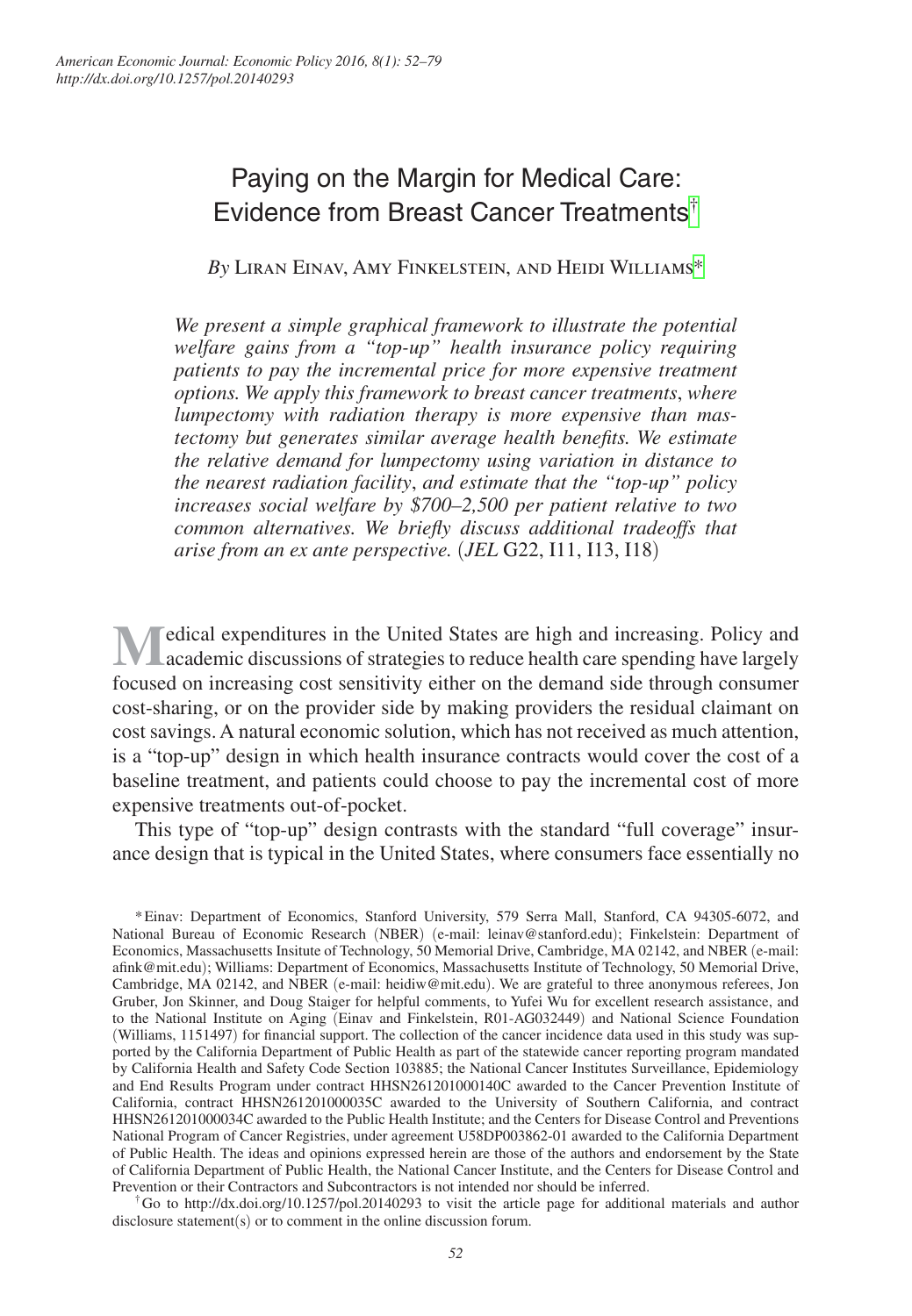incremental cost of choosing a more expensive treatment (other than perhaps some minimal consumer cost-sharing). Other high-income countries have taken an alternative approach: individual medical treatments deemed "cost-effective" are fully covered, and treatments deemed not to be cost-effective are not covered at all. In the United Kingdom, for example, the National Institute for Health and Care Excellence (NICE) determines which medical technologies will be covered by the National Health Service (NHS), using—in recent years—a threshold of around \$50,000 per quality-adjusted year of life saved (McCabe, Claxton, and Culyer 2008). This threshold rule results in the NHS not covering some medical treatments. For example, in 2010 NICE refused coverage for the drug Avastin as a treatment for metastatic colorectal cancer on the basis that the drug improved average life expectancy by only 6 weeks (relative to the preexisting standard of care) at a cost of around \$115,000 per quality adjusted year of life saved.<sup>1</sup> As a result, patients in the United Kingdom who want to choose a treatment like Avastin must pay the full cost of that treatment. Such UK-style "no top-up" designs have recently been introduced in Australia, France, and Germany (Chalkidou and Anderson 2009), and received a great deal of negative publicity in the United States under the name of "death panels" during the debate over the [2](#page-1-1)010 Affordable Care Act.<sup>2</sup>

Relative to either the US "full coverage" or the UK "no top-up" regimes, a "top-up" design provides a natural middle ground. In a "top-up" setting, individuals are allowed coverage of the more expensive treatment, but are required to pay out of pocket the incremental cost (relative to the fully covered baseline treatment). By making patients internalize treatment costs on the margin, such a top-up design would result in more efficient sorting of patients across treatments. Conceptually, this simple point is not new. It has been made in other contexts, such as public subsidies for education (Peltzman 1973), pricing of employer-provided health insurance plans (Enthoven and Kronick 1989), public health insurance subsidies (Cutler and Gruber 1996; Gans and King 2003; Baicker, Shephard, and Skinner 2013), and incentives for patients to see specific providers within health insurance plans (Robinson and MacPherson 2012). Closest in spirit to our paper is the work of Chernew, Encinosa, and Hirth (2000), who theoretically explore the optimal "top-up" insurance coverage for different treatments of a given disease, and quantitatively illustrate the implications of their model by calibrating the key parameter values in the context of a binary treatment choice facing prostate cancer patients.

In this paper, we make two contributions to this line of work. First, we present a simple graphical framework that illustrates the welfare consequences of alternative insurance designs for reimbursement of different treatment choices. This simple framework helps visualize the key points made by the previous literature, and at the same time highlights the relative demand curve for the more expensive treatment as (arguably) the key underlying economic object of interest. As we show, knowledge of the relative demand curve is critical to any attempt to assess the welfare

<span id="page-1-0"></span><sup>&</sup>lt;sup>1</sup>See http://www.nice.org.uk/media/E58/E7/2010182BevacizumabForColorectalCancerFinalGuidance.pdf and the discussion in Chandra, Jena, and Skinner (2011).

<span id="page-1-1"></span><sup>&</sup>lt;sup>2</sup> Such negative publicity notwithstanding, Pollack (2014) describes some groups of US medical specialists (in particular, for cardiology and oncology) who are recommending that costs be taken into account when developing medical guidelines; insurance companies often use medical guidelines to determine reimbursement policies.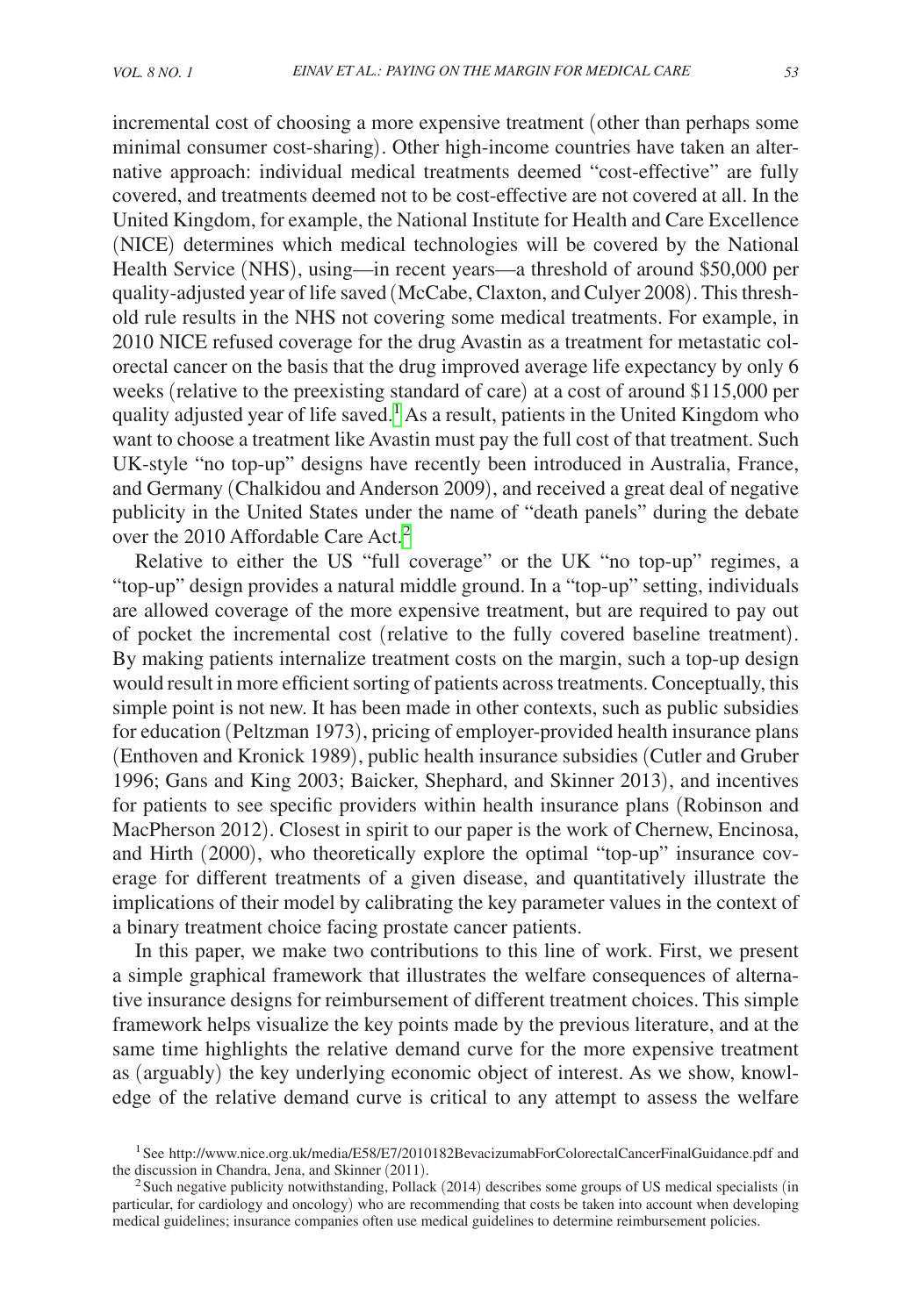consequences of alternative policy designs. Our second, perhaps more important contribution is to estimate this demand curve, and quantify the resultant welfare effects of alternative policy designs in the specific context of treatment choices among breast cancer patients.

Most patients diagnosed with breast cancer receive surgery as an initial course of treatment. The key treatment choice is between two types of surgery: mastectomy, which removes the cancerous breast, and lumpectomy, which removes the tumor while preserving the breast and is generally followed by a course of radiation therapy. While evidence from randomized clinical trials has suggested no average difference in survival between mastectomy relative to lumpectomy with radiation (Fisher et al. 1985), mastectomy tends to be considerably less expensive (Polsky et al. 2003).

Public and private insurance in the United States typically covers the costs of both treatments fully (or nearly fully) so that patients do not internalize the difference in treatment costs. In principle (if not in practice), under comparative effectiveness regulations—where the goal is stated as covering the lowest cost option attaining the best health outcome (Chandra, Jena, and Skinner 2011)—mastectomy would therefore be covered by insurance, whereas lumpectomy with radiation would not. Because the latter is a more costly treatment with no evidence of superior average health outcomes, patients choosing it would face the full cost of the treatment.<sup>[3](#page-2-0)</sup> In contrast, a top-up policy in this context is analogous to an indemnity insurance policy that pays out if a patient is diagnosed with breast cancer, at a fixed sum equal to the cost of a mastectomy.

The key empirical object needed to evaluate the welfare consequences of these three insurance designs is the (relative) willingness to pay curve for the more expensive treatment option, which in this case is lumpectomy. We make a (standard) revealed preference assumption, and use the demand curve for welfare analysis. Because we know of no useful variation in the relative price for lumpectomy, we estimate this demand curve using variation across patients in the distance between their residence at the time of diagnosis and the nearest radiation clinic. A standard course of post-lumpectomy radiation therapy requires 25 round trips to a radiation facility, spread over five weeks. Our key economic assumptions are that travel time can be monetized and that preferences for reduction in travel time are analogous to preferences for any other equivalent price difference. These assumptions allow us to use the variation in distance to the radiation facility as if it were variation in the relative price of lumpectomy, thus identifying the demand curve.

We analyze administrative cancer registry data on the characteristics and treatment choices of over 300,000 breast cancer patients initially diagnosed in California between 1997 and 2009, linked to data on the location of radiation treatment facilities over the same time period. Building on similar results in the medical literature

<span id="page-2-0"></span><sup>&</sup>lt;sup>3</sup>Although the comparative effectiveness literature recognizes that health benefits may be heterogeneous, in principle (if not in practice) that limitation could be solved by randomized clinical trials that are sufficiently powered to detect such heterogeneity. Such approaches could not, however, even in principle, address heterogeneity in preferences over non-health aspects of treatment. Recent work in social insurance has emphasized the potential importance of heterogeneous preferences both conceptually (Feldstein 1995) and empirically (Einav, Finkelstein, and Schrimpf 2010).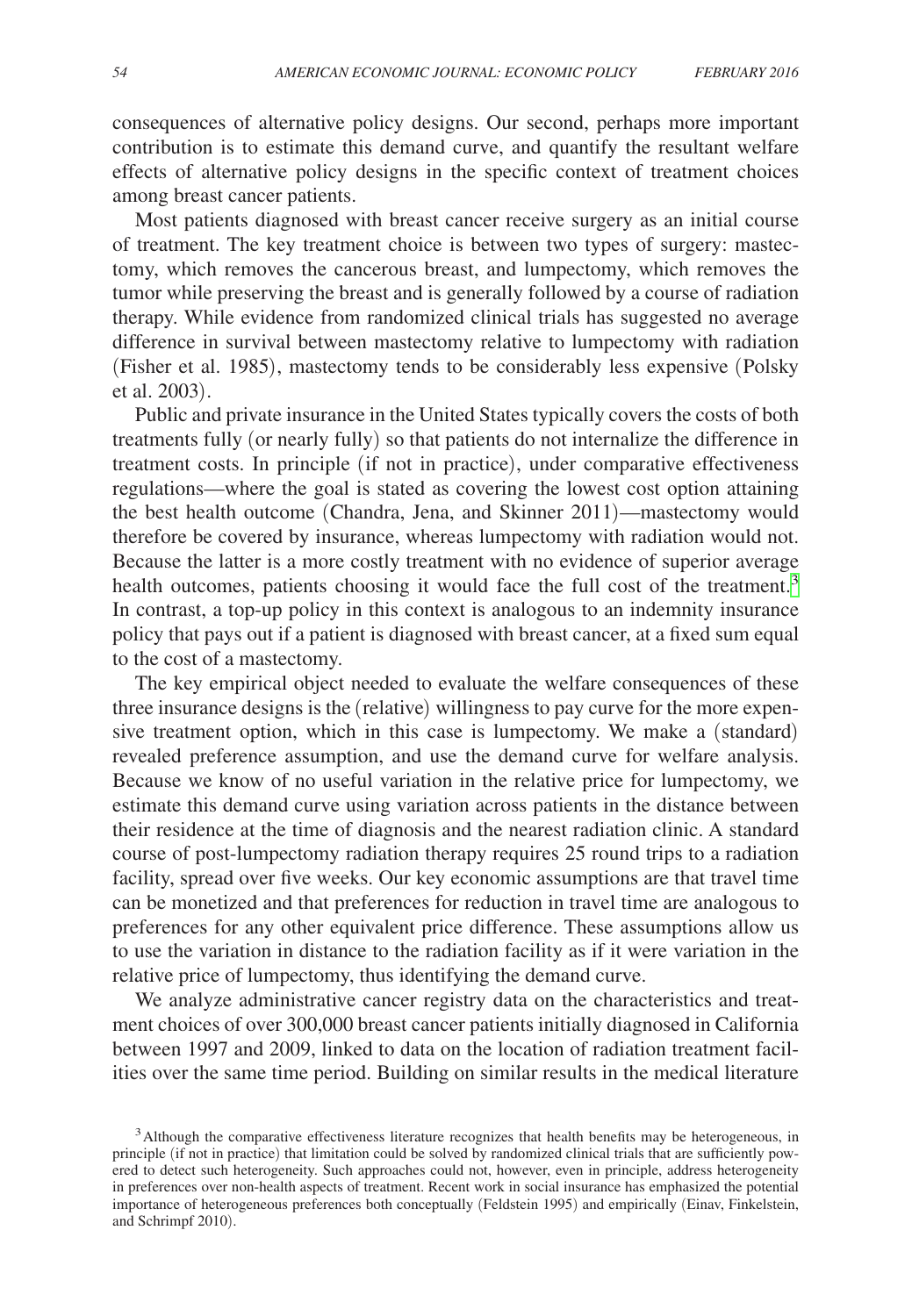(Schroen et al. 2005), we document that women living further away from radiation facilities at the time of their breast cancer diagnosis are more likely to choose mastectomies rather than lumpectomies. Our key econometric assumption is that there are not omitted patient characteristics correlated with both distance and demand for lumpectomy.<sup>4</sup> We observe a rich set of patient demographic and clinical characteristics and find that while some of these variables vary with distance, the magnitude of the relationship between treatment choice and travel time is not very sensitive to their inclusion. Our baseline estimates imply that a ten minute increase in one-way travel time (approximately two-thirds of a standard deviation in our data) reduces the probability of a lumpectomy by about 0.7 to 1.1 percentage points, relative to a baseline lumpectomy rate of about 58 percent.

We then use the estimated demand curve to illustrate how the welfare effects of alternative insurance designs can be quantified, albeit highly out of sample relative to our observed variation in the implied price. We estimate, for example, that the efficient "top-up" policy—in which patients pay \$10,000 on the margin for a lumpectomy—increases the lumpectomy rate by 15–25 percentage points relative to the UK-style "no top-up" regime, and decreases the lumpectomy rate by 35– 40 percentage points relative to the US-style "full coverage" regime. Our estimates suggest total welfare gains from the "top-up" policy of between \$700 and \$1,800 per patient relative to a "no top-up" UK-style policy and between \$700 and \$2,500 per patient relative to a "full coverage" US-style policy.

The preceding welfare analysis considers the (ex post) efficiency of treatment choice under different insurance designs. In the final section of the paper, we briefly consider the additional tradeoffs faced when the welfare analysis is done from an ex ante perspective, thus accounting for differential risk exposure across regimes. Qualitatively, the top-up policy continues to dominate the UK-style no top-up policy, but the relative ranking of the top-up policy and the US-style full coverage policy is now ambiguous. We present a simple and highly stylized calibration which shows that, for high enough levels of risk aversion, ex ante welfare can be higher under a US-style full coverage policy than under a top-up policy that produces the ex post efficient treatment decisions. This exercise is conceptually quite similar to that performed by Chernew, Encinosa, and Hirth (2000) for prostate cancer, except that in our case the key input to this exercise—the relative demand curve for lumpectomy—is estimated rather than assumed.

In addition to offering a tractable source of empirical variation with which to estimate the relative demand for different treatments, the breast cancer context presents two useful, simplifying features from an analytic perspective. First, this context focuses attention on a binary treatment choice, which cleanly maps to the graphical framework we present. Second, the fact that average survival does not differ across the two treatments allows us to focus on the difference in treatment costs and to abstract from any attempt to monetize quality adjusted years of life. However, it is important to note that the same qualitative analysis could be done for

<span id="page-3-0"></span><sup>&</sup>lt;sup>4</sup>The use of distance between patients and providers as identifying variation for health care treatment is reasonably common, and dates back in the health economics literature at least to the work of McClellan, McNeil, and Newhouse (1994).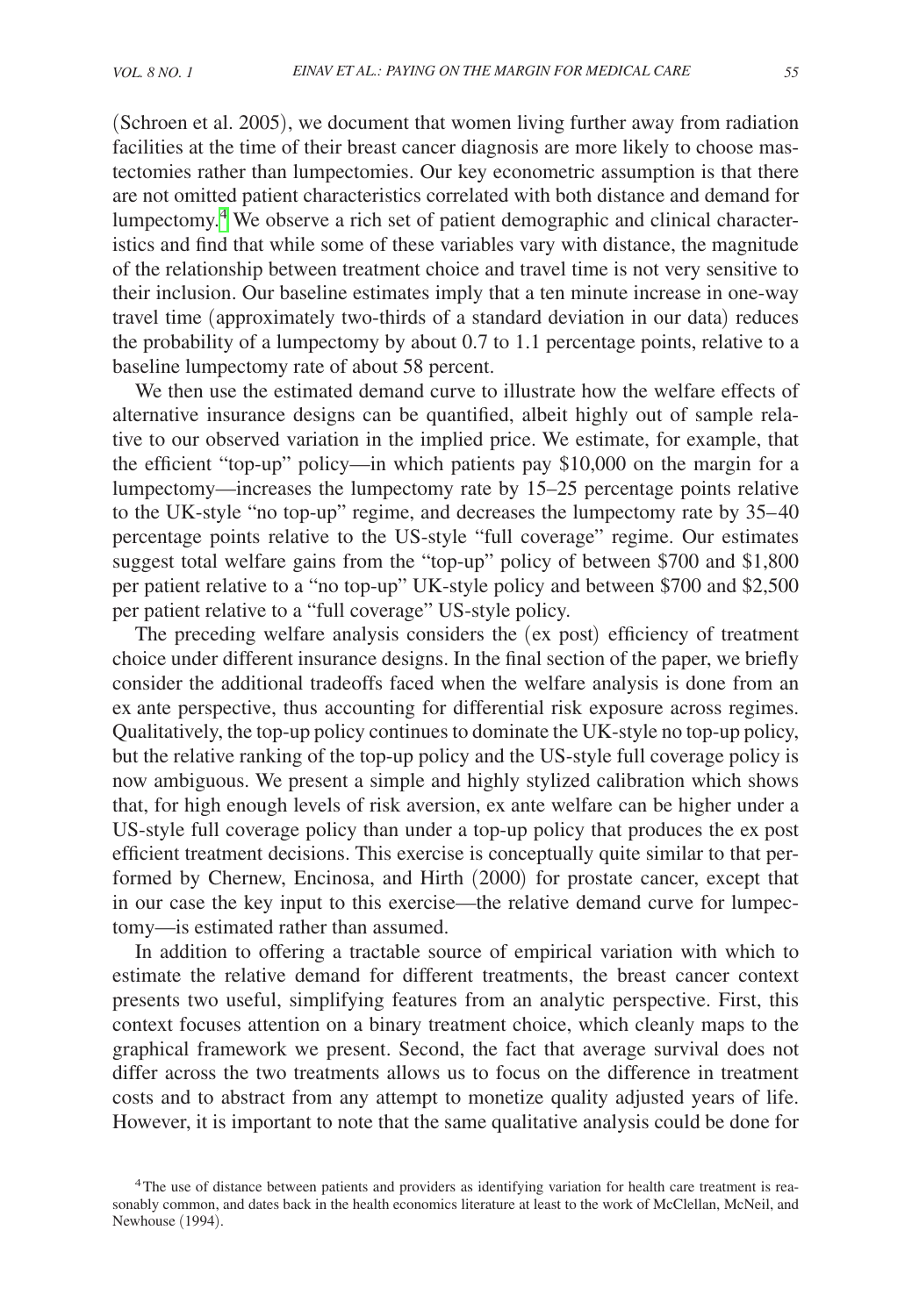other treatments, including those with differences in health benefits. We conclude the paper by briefly discussing how one could carry out a similar type of analysis in other settings, including contexts in which the more expensive treatment provides incremental average health benefits or other attributes valued by the social planner, as long as the social planner is willing and able to attribute a given monetized value to these other benefits.<sup>[5](#page-4-0)</sup>

The paper is organized as follows. Section I details our empirical setting—treatments for breast cancer—and describes our data. Section II outlines our conceptual framework, and describes our empirical strategy. Section III presents our main results. Section IV briefly discusses implications for ex ante welfare. Section V concludes by discussing how one could carry out a similar type of analysis in other settings.

#### **I. Setting and Data**

## A. *Treatment Choices for Breast Cancer*

Our analysis is focused on the treatment choice made by breast cancer patients.<sup>[6](#page-4-1)</sup> Most patients diagnosed with breast cancer have surgery to attempt to remove the cancer from the breast; in our data, 95 percent of women diagnosed with breast cancer receive surgery as an initial course of treatment. For women receiving surgery, the key treatment choice is between two alternatives: lumpectomy and mastectomy. Lumpectomies are breast-conserving surgeries that remove the cancer but not the breast itself, and are generally followed by a course of radiation therapy. Mastectomies, in contrast, remove the entire cancerous breast and are generally not followed by a course of radiation therapy. Other forms of treatment, such as chemotherapy, are commonly administered either before or after (or both) either type of surgery.

In terms of clinical effectiveness, the key comparative evidence on these treatments comes from the National Surgical Adjuvant Breast and Bowel Project (NSABP) B06 clinical trial, which enrolled women with stage I and stage II breast tumors. The initial results of this trial were released in 1985 (Fisher et al. 1985), with subsequent follow-up results (with longer-term mortality outcomes) published in 1989 (Fisher et al. 1989), 1995 (Fisher et al. 1995), and 2002 (Fisher et al. 2002). The results of this clinical trial suggested there were no detectable differences in survival outcomes across random assignment to more invasive (total mastectomy) versus less invasive (lumpectomy with or without radiation therapy) treatments.[7](#page-4-2)

In terms of overall financial costs (shared by both patients and insurers), there is a consensus that lumpectomy with radiation is more expensive than mastectomy. Mastectomy is cheaper primarily because of the add-on cost of the radiation therapy

<span id="page-4-0"></span><sup>&</sup>lt;sup>5</sup>The UK's NICE/NHS policy discussed above provides one example of how health benefits may be monetized in practice.

<span id="page-4-1"></span> $<sup>6</sup>$ Many of the clinical details in this section are drawn from the National Cancer Institute's guide to the treatment</sup> of breast cancer; see http://www.cancer.gov/cancertopics/pdq/treatment/breast/Patient/. 7These trials have also not uncovered evidence of a difference in disease-free survival (which measures recur-

<span id="page-4-2"></span>rence of the cancer).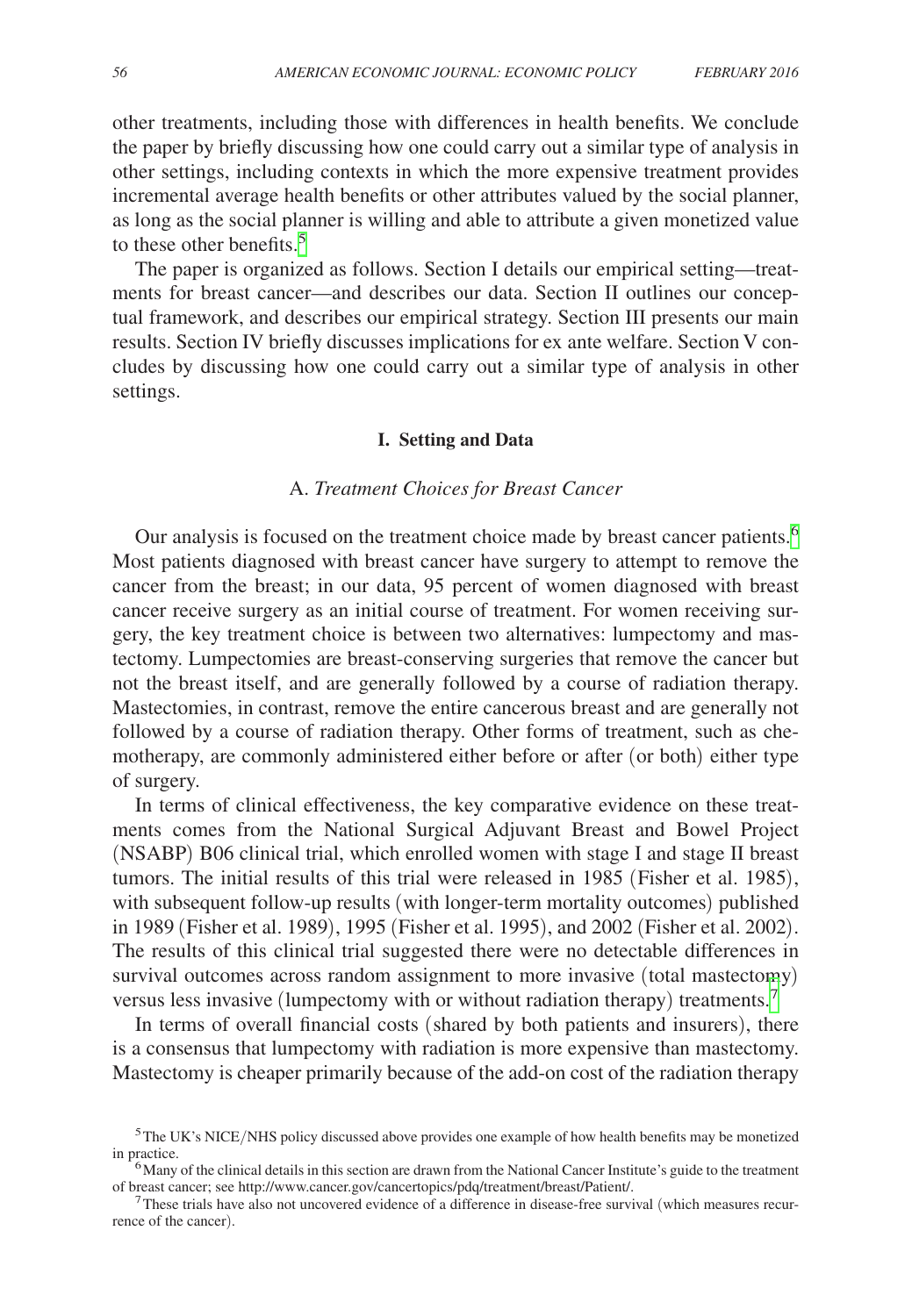that accompanies lumpectomies. A common argument is that the more relevant costs are not those associated with the initial course of treatment, but rather the total, subsequent "lifetime" costs over the following years. While comparing these longer-run costs of the two treatments is more difficult due to various selection concerns—for example, co-morbidities that vary with treatment choice—the evidence on lifetime costs also strongly suggests that mastectomy is cheaper, even after attempting to correct for potential selection bias. For example, Polsky et al. (2003) compare fiveyear total Medicare payments across Medicare patients with breast cancer receiving lumpectomy relative to mastectomy: the unadjusted difference between mastectomy and lumpectomy was \$8,389 (relative to a baseline of \$40,130 for mastectomy), the risk-adjusted difference was \$13,775 (relative to a baseline of \$38,623 for mastectomy), and the propensity score-adjusted difference was \$14,054 (relative to a base-line of \$3[8](#page-5-0),664).<sup>8</sup> In all three versions of their analysis, the 95 percent confidence intervals can reject cost differences smaller than \$4,500.<sup>[9](#page-5-1)</sup>

An additional difference in cost between the two treatments, which our empirical exercise will focus on, is the time cost of traveling to receive post-surgery radiation therapy associated with lumpectomy.[10](#page-5-2) A standard course of radiation therapy requires  $25$  treatments spread over 5 weeks.<sup>11</sup> Motivated by this substantial time commitment required for radiation therapy, several papers in the medical literature have explored whether women living further away from radiation facilities are more likely to choose to have mastectomies rather than lumpectomies with radiation. For example, Schroen et al. (2005) use data from the Virginia cancer registry from 1996–2000 (∼20,000 patients) and document that the probability of patients choosing mastectomy increases with distance from the radiation facility: in their full sample, 43 percent of women choose mastectomy if they live within 10 miles of a radiation facility, whereas among women living more than 50 miles from a

<span id="page-5-0"></span><sup>8</sup>It is worth noting that the relative costs of mastectomy and lumpectomy have changed somewhat over time as post-mastectomy breast reconstruction surgery has become more common. At the start of our data in the mid-1990s, which roughly matches the timing of the data used by Polsky et al. (2003) (which includes women diagnosed with cancer between 1992–1994), the share of breast cancer patients receiving early or immediate breast reconstruction post-mastectomy has been estimated to be around 8 percent (Morrow et al. 2001). A study of California patients near the time period at the end of our sample documented that post-mastectomy breast reconstruction rates were less than 30 percent (Kruper et al. 2011). While some lumpectomy patients also receive post-lumpectomy breast reconstruction surgery, in general this trend toward increasing rates of post-mastectomy breast reconstruction has likely pushed the relative prices of mastectomy and lumpectomy closer together over the time period of our data. Unfortunately, we are unaware of a study like Polsky et al. (2003) that has formally compared the total costs of the two procedures in more recent data. An informal survey of costs for post-mastectomy breast reconstruction suggested a range of \$5,000–\$10,000, which—scaled by the roughly 20 percentage point change in the share of women receiving post-mastectomy breast reconstruction over the time period of our data—seems too small to substantively

<span id="page-5-1"></span>change the ballpark cost differentials that we consider in our counterfactuals later in this paper.<br><sup>9</sup>In our illustrative quantitative welfare analyses below, we assume that the higher payments for lumpectomy relative to mastectomy reflect differences in underlying resource costs (i.e., social marginal cost). To the extent that prices paid are distorted relative to social marginal costs, our results below would naturally need t

<span id="page-5-2"></span> $10$  While our cancer registry data offers an incomplete set of information on cancer treatments, as observed in our data, more than 60 percent of patients choosing lumpectomy receive radiation therapy during their initial course of treatment, compared to less than 20 percent of mastectomy patients. As one point of comparison, 38 percent of women choosing mastectomy also receive chemotherapy in our data, as do 25 percent of women choosing lumpectomy. Differences in radiation therapy as well as other cancer treatments, such as chemotherapy, will both be captured in the total cost estimates cited above.<br><sup>11</sup>See this US National Cancer Institute Cancer Bulletin from 2010: http://www.cancer.gov/aboutnci/

<span id="page-5-3"></span>ncicancerbulletin/archive/2010/022310/page2.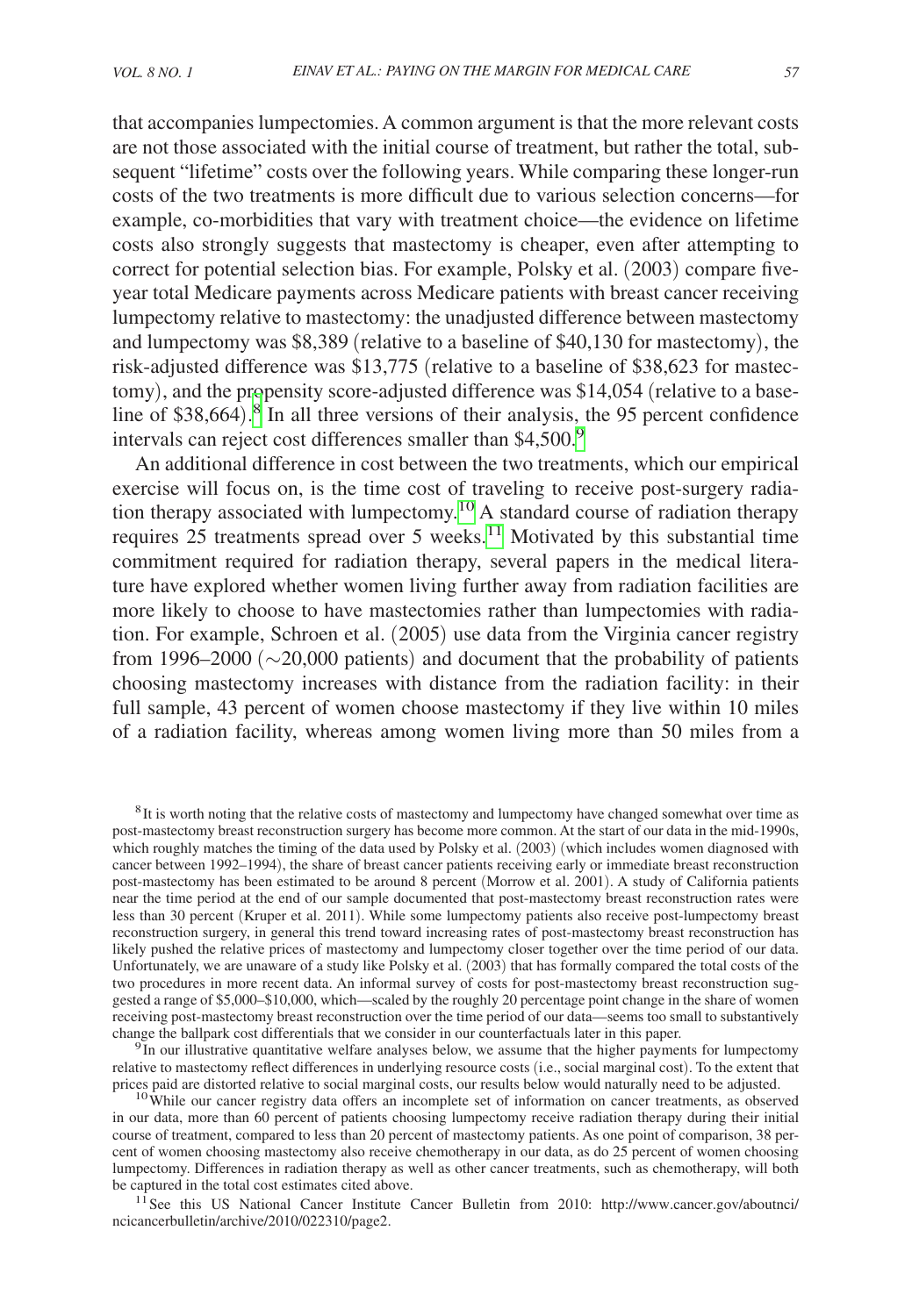radiation facility, the share is 58 percent.<sup>12</sup> Our empirical work will build on this medical literature by confirming a relationship between distance from radiation facilities and treatment choice in a much larger sample of over 300,000 patients in California, and using this variation to estimate a demand curve for lumpectomy. This estimated demand curve will in turn be the key input into policy counterfactual exercises investigating how patients might respond to changes in the financial costs of treatments induced by different health insurance contract designs.

## B. *Data*

Our empirical analysis uses two datasets from the state of California: a patientlevel cancer registry dataset, and data on radiation treatment facility locations.

Our patient-level data is drawn from the California Cancer Registry (CCR), a program of the California Department of Public Health. The CCR was established in 1985, and every cancer diagnosis made in California from 1988 forward is required by law to be reported to the CCR.<sup>13</sup> Data are collected directly from cancer patients' medical records at the time of the cancer diagnosis, rather than by interviewing patients. Available variables in the CCR research database include demographic covariates such as age, race, and sex; diagnostic information such as cancer type and stage of disease; and treatment information on the first course of treatment received by the patient (if any). A key advantage of the CCR research database relative to other cancer registry databases, such as the SEER cancer registry, is that the CCR data include patients' exact address of residence at the time of diagnosis, which enables our empirical analysis to rely on a more precise measure of how far patients live from radiation treatment facilities than would be possible if we only observed county of residence, as is available in the SEER data.

Our data on radiation treatment facility locations comes from the private firm IMV. IMV aims to identify all hospital and non-hospital sites in the US performing radiation therapy, and queries these sites with a telephone survey. The sampling frame for the telephone survey is constructed from several sources, including federal and state nuclear licensing lists.<sup>14</sup> We obtained data on the full sampling frame of California sites, including the exact street address for all institutions, for all available survey years (1996 to 2011).<sup>15</sup> Because survey response rates vary across years (ranging from 45 to 87 percent), we use all institutions in the sampling frame as

<span id="page-6-0"></span><sup>12</sup>Nattinger et al. (2001) and Celaya et al. (2006) document similar patterns in the SEER cancer registry (1991–1992, ∼17,000 patients) and the New Hampshire cancer registry data (1998–2000, ∼3,000 patients), respectively. Athas et al. (2000) investigate this relationship in the New Mexico tumor registry data (1994–1995, ∼1,000 patients) and do not find evidence of a similar relationship, although they do find that the probability of receiving

<span id="page-6-1"></span><sup>13</sup>See http://www.ccrcal.org/pdf/Reports/Physicians.pdf for more details on these reporting requirements, which fall under California Health and Safety Code 103885.<br><sup>14</sup> Specifically, IMV reports that it identifies candidate sites from nuclear licensing lists compiled by the Nuclear

<span id="page-6-2"></span>Regulatory Commission, lists from state licensing agencies, the American Hospital Association *Guide to the Health Care Field* database, internal IMV lists, previous IMV data collections, and internal IMV internet research. Because many radiation facilities are based at non-hospital sites, the IMV data are preferable to relying solely on hospital-based datasets, such as the American Hospital Association annual survey data. The IMV data have been used

<span id="page-6-3"></span>in several previous papers, such as Baker (2001); Baker and Atlas (2004); and Baker, Atlas, and Afendulis (2008). <sup>15</sup> Surveys are conducted approximately every one to two years over this time period. Specifically, IMV's d collection periods are 1996 (covering 2/96 to 1/97), 1998 (covering 3/98 to 9/98), 2000 (covering 3/00 to 10/00),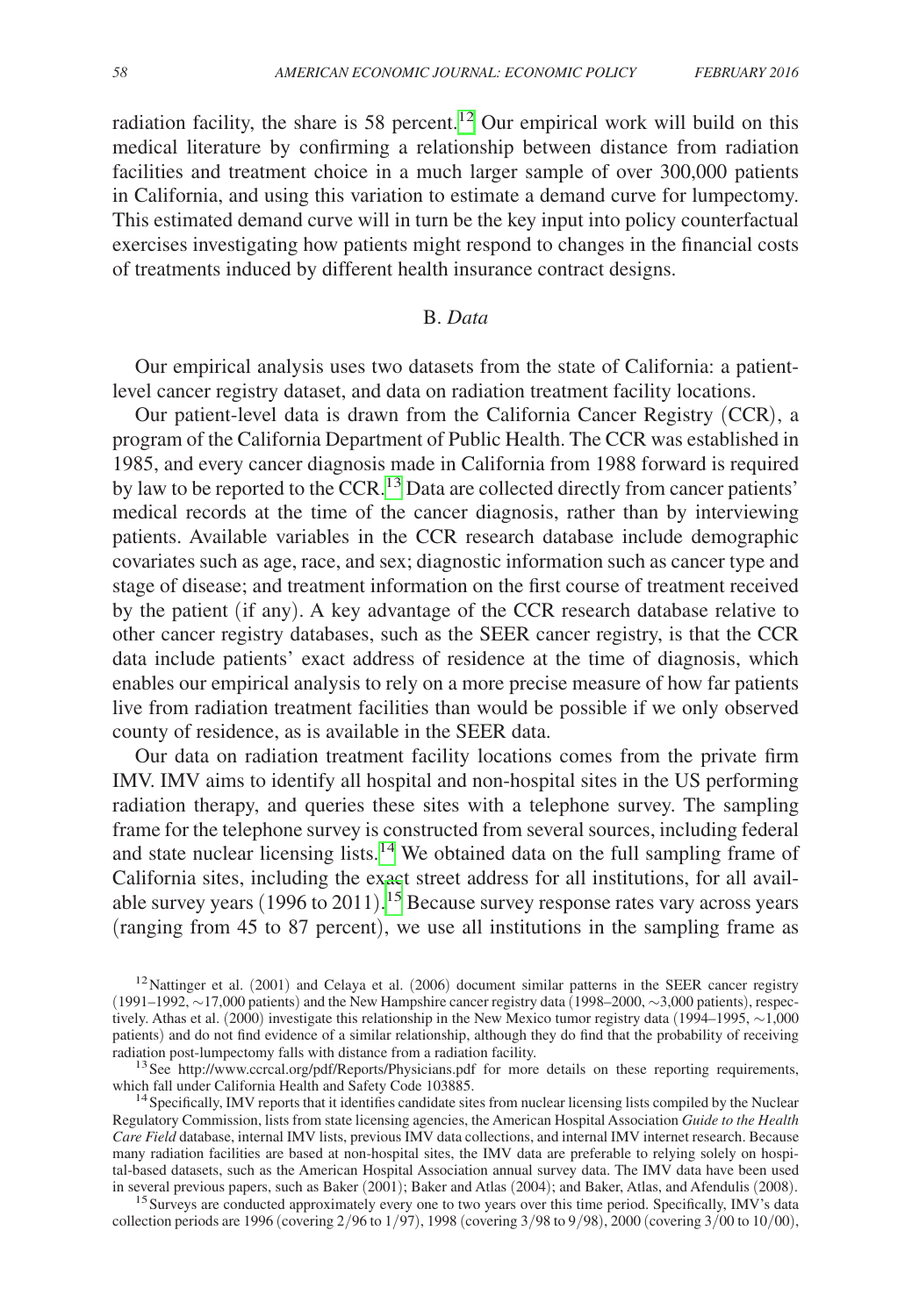our set of facilities of interest, regardless of whether the institution responded to the survey.

We restrict the CCR data to female breast cancer patients diagnosed between 1997 and 2009, which covers all years after the first IMV survey (1996) and until the last year of the CCR cancer registry data (2009). Following sample restrictions used in National Cancer Institute analyses of breast cancer registry data (Gloeckler, Ries, and Eisner 2007), we exclude cases identified through autopsy and death certificate only  $( $0.5$  percent of observations), and cases where the age at diagnosis$ was less than  $20 \, (<\, 0.1$  percent of observations). Given our empirical strategy, we also limit the sample to patients with non-missing data on treatment  $\ll 0.3$  percent of observations) and non-missing data on residence at the time of diagnosis  $\approx 0.2$ percent of observations).

For ease of presentation, because our primary analysis is focused on the choice between lumpectomy and mastectomy, we also omit from the baseline sample the 5.8 percent of the cases in which the patient chose neither of these two surgical treatments. Our results are not sensitive to this sample selection, and the online Appendix presents analogous results for the full sample (online Appendix Table 1).

Finally, combining these two datasets, for each patient we computed (using Google Maps in summer of 2012) the distance between her residence at the time of diagnosis and the nearest facility offering radiation treatment as recorded in the IMV sampling frame as of January 1 in the year of diagnosis. Our baseline analysis uses driving time, while the online Appendix reports results that are based on driving distance and spherical distance; our results are not sensitive to the choice of distance measure (see online Appendix Figures 1 and 2, and online Appendix Tables 2 and 3).

To summarize, our baseline sample covers 323,612 breast cancer patients that were diagnosed between 1997 and 2009 and chose either mastectomy or lumpectomy as their initial treatment, with each patient matched to her nearest radiation facility.

## **II. Conceptual Framework and Empirical Strategy**

Consider a woman *i* recently diagnosed with breast cancer, facing a binary choice between receiving a mastectomy (*M*) or receiving a lumpectomy together with radiation therapy (*L*). The key input into the analysis of the welfare effect of alternative reimbursement policies in our revealed preference-based approach is the relative valuation (or willingness to pay) for *L*, given by

$$
v_i \equiv v_{i,L} - v_{i,M},
$$

and its distribution across cancer patients, which is given by the cumulative distribution function  $F(v_i)$ . That is, our main empirical object of interest can be summarized by the demand curve for lumpectomy, which is illustrated in [Figure 1](#page-8-0) and is given by

<sup>2001</sup> (covering 11/01 to 7/02), 2003 (covering 11/02 to 1/04), 2004 (covering 8/04 to 12/05), 2006/08 (covering 9/06 to 10/08), and 2010/11 (covering 12/09 to 11/11).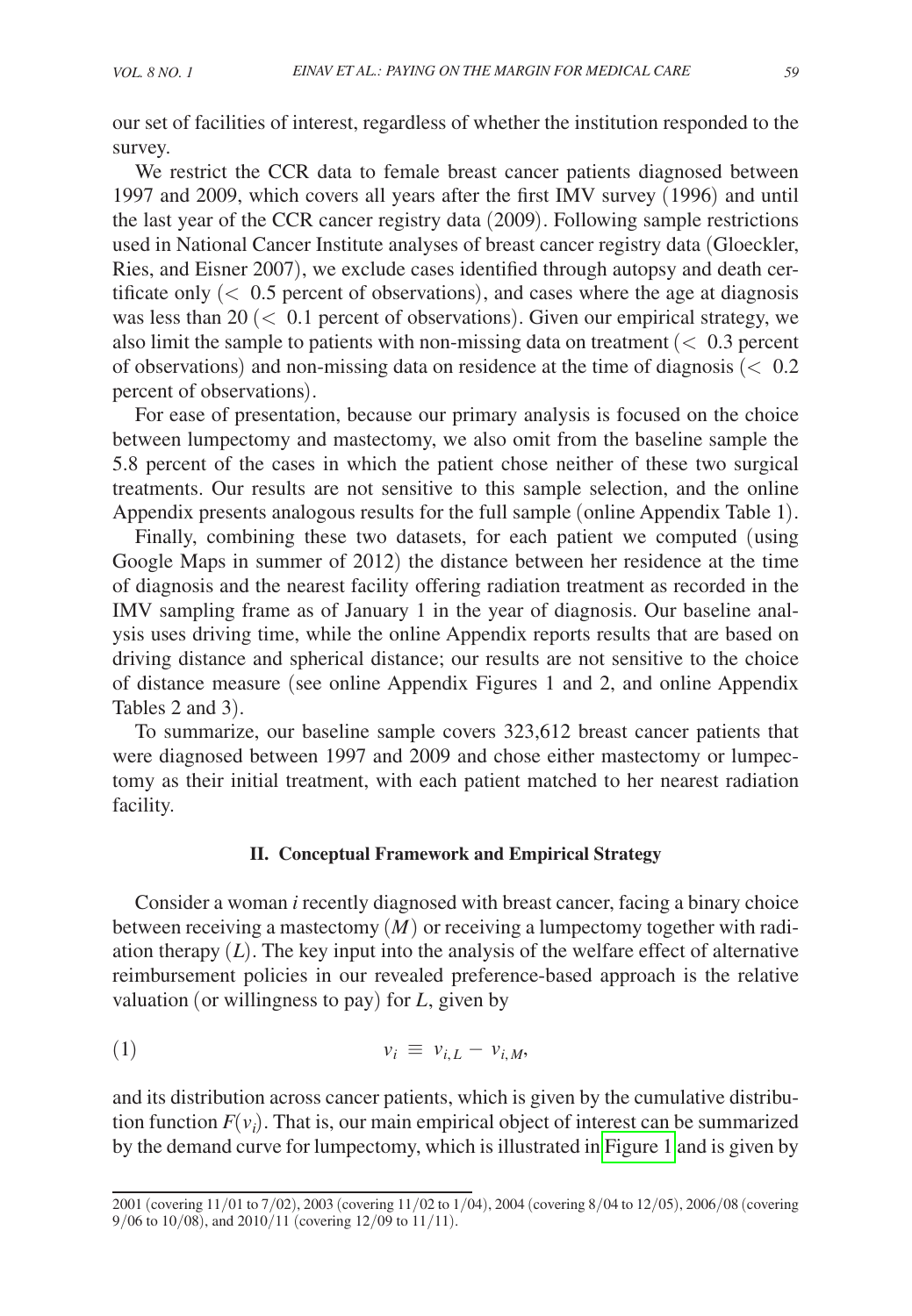<span id="page-8-0"></span>

FIGURE 1. CONCEPTUAL FRAMEWORK: TREATMENT CHOICE

*Notes:* This figure illustrates conceptually the efficiency consequences of alternative insurance designs (i.e., prices for lumpectomy  $(L)$  relative to mastectomy  $(M)$ ). The efficient allocation is given by point *E* and the "top-up" insurance design under which patients pay the incremental cost of *L* relative to *M*, and fraction *Ltop-up* choose *L*. Equilibrium under a US-style "full coverage" insurance design in which individuals do not pay on the margin for *L* relative to *M* is given by point *D*, where fraction  $L_{full\, coverage}$  choose *L*. The welfare loss from this outcome relative to the efficient outcome is given by triangle *CDE*. Equilibrium under a UK-style "no top-up" alternative insurance design in which only *M* is covered by insurance and patients must pay the total cost for *L* is given by point A, where

*F*<sup>−1</sup>(⋅). Variation in the relative valuation of *L* across patients may reflect heterogeneity in relative health benefits, or heterogeneity in relative valuation of non-health attributes of the two treatments, or both.

Abstracting from income effects, this demand curve  $F^{-1}(\cdot)$  is sufficient to evaluate the welfare effects of alternative policy structures. Note that our discussion of welfare and efficiency here refers to efficiency of treatment choice, or ex post efficiency, a point we return to in Section IV. With that in mind, the efficient policy is to cover both treatments, but to require cancer patients to incur the incremental costs associated with lumpectomy. We denote this policy by "top-up" in Figure 1, which denotes the incremental (social) cost of *L* by *c*, and the incremental price the patient faces for *L* by *p*. The top-up policy sets  $p = c$ . The resultant allocation, point *E* in Figure 1, occurs when  $F^{-1}(\cdot) = c$ . Since patients internalize the social marginal cost of treatment, the allocation is efficient; all patients whose incremental willingness to pay for lumpectomy  $(v_i)$  is above the social marginal cost of the lumpectomy (*c*) would choose it, and all those for whom  $v_i < c$  would not.

The US-style "full coverage" policy is given by point *D* in Figure 1; cancer patients can choose between *M* and *L* and do not face any of the incremental financial cost associated with  $L (p = 0)$ . Because lumpectomy is more expensive than mastectomy, this policy produces inefficient treatment decisions. A set of cancer patients whose relative valuation for *L* is lower than *c* inefficiently choose *L* because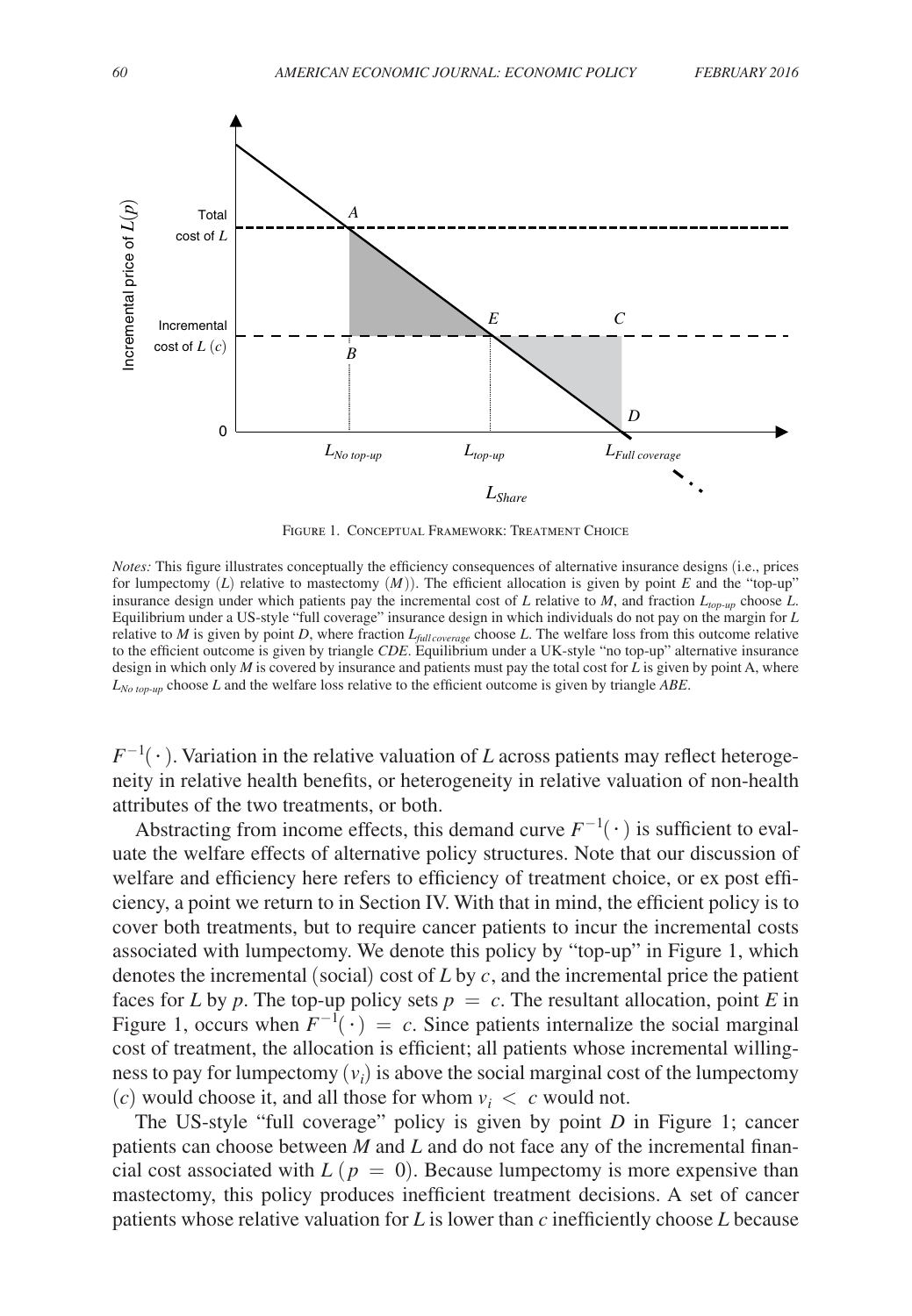they do not pay the cost *c* (paid by the insurer) associated with it. This welfare loss is summarized in Figure 1 by the triangle *CDE*.

Finally, we consider a third possible policy (denoted "No top-up" in Figure 1) in which the insurance policy covers only the choice of the cheaper treatment *M*. In this situation, cancer patients may still choose *L*, but if they do so, will have to pay its entire cost out of pocket. As detailed in the introduction, the United Kingdom uses this type of "no top-up" insurance regime, and other high-income countries have been moving toward similar frameworks. In our setting, such a "no top-up" policy would cover the patient's full cost of mastectomy, but would not reimburse any costs if the patient chooses lumpectomy. This would lead to a welfare loss that is summarized in Figure 1 by triangle *ABE*: a set of cancer patients who prefer lumpectomy would opt into mastectomy in order to avoid the financial cost, despite the fact that  $v_i > c$ , thus implying that a choice of *L* would have been socially efficient. This is analogous to the classic welfare analyses of requiring individuals who opt out of the public schools to pay the full cost of private schooling (Peltzman 1973), or requiring individuals who opt out of public insurance to pay the full cost of private insurance (Cutler and Gruber 1996).

In the rest of the paper we explore these tradeoffs quantitatively. Figure 1 makes clear that the key empirical object for welfare analysis is the demand curve for lumpectomy (relative to mastectomy). The demand curve is derived from  $v_i$ , individuals' incremental willingness to pay for *L*. Our empirical strategy is therefore focused on estimating this demand curve.

Estimation of the demand curve requires identifying variation in the relative price of lumpectomy. Motivated by the medical literature discussed in Section IA, which has documented an empirical relationship between distance from radiation facilities and breast cancer treatment choices, we use variation across patients in the distance to the nearest radiation facility in order to estimate the demand curve. Specifically, we normalize patient *i*'s utility from mastectomy to zero and assume that her (relative) utility from lumpectomy is given by

$$
(2) \t\t\t  $u_i \equiv \alpha_i - \beta_i(\theta_i d_i + p),$
$$

where  $\alpha_i$  and  $\beta_i$  are the (potentially patient-specific) preference parameters,  $d_i$  is the distance of patient *i* to the nearest radiation facility, and *p* is the incremental price she would need to pay for lumpectomy (relative to mastectomy). Distance is denominated in miles or travel hours while price is denominated in dollars, so the parameter  $\theta_i$  captures the opportunity cost of time, and thus serves as a simple conversion factor that allows us to monetize distance/time. The patient would choose lumpectomy if and only if  $u_i > 0$ . From the econometrician's perspective, we obtain

(3) 
$$
Pr(Lumpectrum) = Pr(ui > 0).
$$

An important assumption in this specification, and one that is crucial for our empirical strategy, is that  $\theta_i$  can be calibrated using external information so that, conditional on  $\theta_i$ , price and (monetized) distance have the same effect on individual utility. This assumption allows us to estimate the distribution of  $\alpha_i$  and  $\beta_i$  in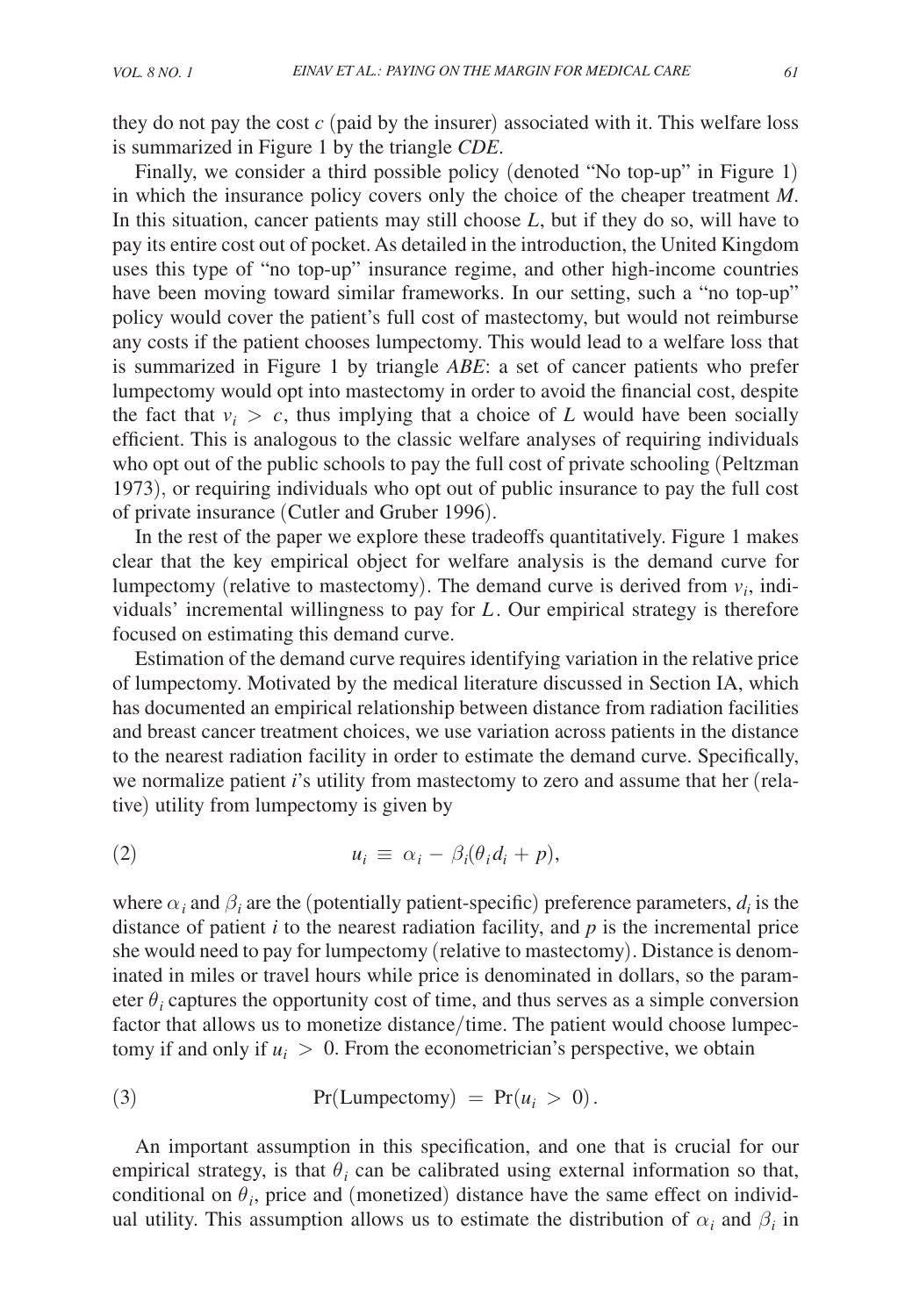the data using variation in distance only, but then use the estimated distributions to assess the impact of counterfactual policy designs that change price. Because the out-of-pocket price from either treatment is effectively zero in our California data, this assumption or the choice of  $\theta_i$  does not affect estimation; it only becomes relevant in the counterfactual exercises. To see this, replace  $p = 0$  in equation (2), and define  $\beta'_i = \beta_i \theta_i$ , to obtain

$$
(4) \t\t\t u_i \equiv \alpha_i - \beta'_i d_i,
$$

which has a familiar form. We assume that  $\alpha_i = \mathbf{x}_i' \gamma_i^{\alpha} + \varepsilon_i$  and that  $\beta_i = \mathbf{x}_i' \gamma_i^{\beta} + \xi_i$ , and that  $\varepsilon_i$  follows a type I extreme value distribution. These assumptions lend themselves to a standard logit regression when  $\xi_i = 0$  and to a random-coefficient logit model otherwise.

#### **III. Results**

#### A. *Summary Statistics and Initial Evidence*

[Table 1](#page-11-0) presents some summary statistics for the baseline sample. We aggregate the detailed treatment information in the cancer registry data into indicator variables for whether the patient received a lumpectomy or a mastectomy as their initial course of treatment: 58 percent of women receive lumpectomy and 42 percent receive mastectomy.[16](#page-10-0) A standard course of radiation consists of 25 round trips. Patients would need, on average, to drive 8 miles (11 minutes) each way to the nearest radiation facility. However, there is a fair amount of variation along this dimension, with many patients living within a few minutes of a facility, while others would be required to drive more than half an hour each way for each treatment.

An attraction of our data is the availability of a relatively rich set of covariates measuring patient demographics and clinical characteristics. Specifically, we observe patient age, race, marital status, and some information on type of insurance coverage. While the data lack individual-level measures of covariates, such as income or educational attainment, the cancer registry data matches on these and other characteristics at the census block level. In terms of clinical covariates measuring cancer severity, we observe data on the two primary measures of the extent of the disease at the time of diagnosis that are used by physicians to guide patient treatment decisions: stage and grade. In situ corresponds to an early stage (sometimes called "pre-cancer"), and local, regional, and remote correspond to increasing extents of disease.[17](#page-10-1) Grade is an alternative measure of the extent of disease at the time of diagnosis, with higher values corresponding to increasing extents of disease.<sup>[18](#page-10-2)</sup>

[Table 2](#page-12-0) splits the sample by above and below median travel time from a radiation facility. Women who live further from a radiation facility are more likely to receive

<span id="page-10-0"></span><sup>&</sup>lt;sup>16</sup>Only the initial course of treatment is recorded in the cancer registry data. Our coding of lumpectomy and mastectomy follows Roetzheim et al. (2008).<br><sup>17</sup> For more details, see the SEER training website: http://training.seer.cancer.gov/ss2k/staging/review.html.<br><sup>18</sup> For more details, see the SEER instructions for coding grade:

<span id="page-10-1"></span>

<span id="page-10-2"></span>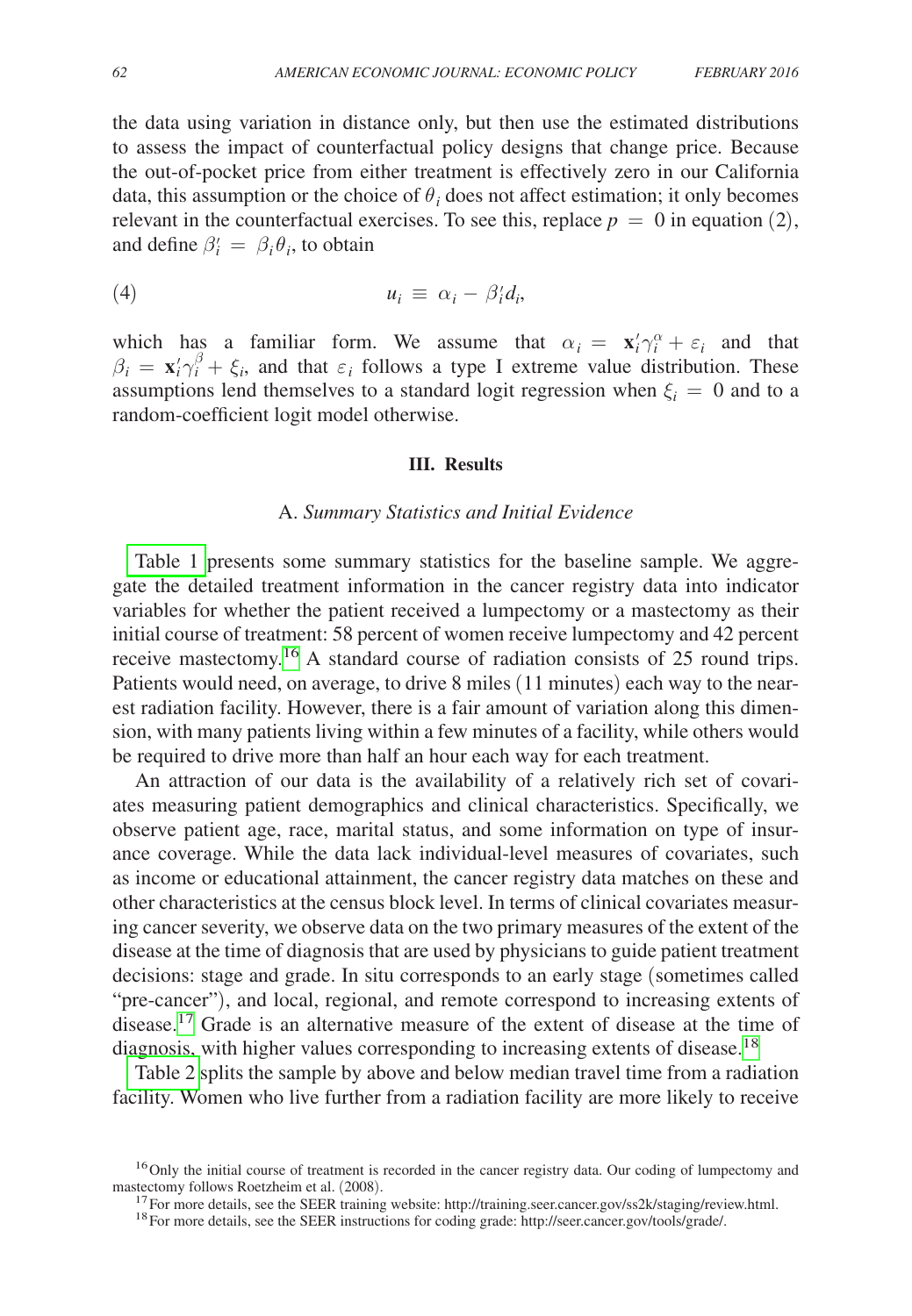<span id="page-11-0"></span>

|                                                  | Mean    | Standard<br>deviation | 5th<br>percentile | 95th<br>percentile |
|--------------------------------------------------|---------|-----------------------|-------------------|--------------------|
| Treatment choice                                 |         |                       |                   |                    |
| Lumpectomy                                       | 0.579   |                       |                   |                    |
| Mastectomy                                       | 0.421   |                       |                   |                    |
| Distance to nearest radiation                    |         |                       |                   |                    |
| Driving time (minutes)                           | 10.9    | 14.3                  | $\overline{2}$    | 32                 |
| Driving distance (miles)                         | 7.9     | 11.6                  | 1.0               | 24.9               |
| Spherical distance (miles)                       | 5.3     | 7.8                   | 0.7               | 17.6               |
| Demographics (at time of diagnosis)              |         |                       |                   |                    |
| Year of diagnosis                                | 2003.2  | 3.7                   | 1997              | 2009               |
| Age                                              | 60.8    | 13.8                  | 40                | 83                 |
| Married                                          | 0.570   |                       |                   |                    |
| Medicaid coverage                                | 0.156   |                       |                   |                    |
| Race: Non-Hispanic white                         | 0.692   |                       |                   |                    |
| Race: Hispanic                                   | 0.141   |                       |                   |                    |
| Race: Asian or Pacific                           | 0.101   |                       |                   |                    |
| Race: Other                                      | 0.066   |                       |                   |                    |
| Census-block characteristics (using 2000 census) |         |                       |                   |                    |
| Share below twice poverty line                   | 0.253   | 0.187                 | 0.041             | 0.636              |
| Median annual income                             | 58,908  | 28,525                | 24,063            | 110,595            |
| Share with blue collar job                       | 0.108   | 0.060                 | 0.020             | 0.213              |
| Share unemployed                                 | 0.037   | 0.029                 | 0.001             | 0.090              |
| Median monthly rental rate                       | 955.2   | 404.6                 | 466               | 1,814              |
| Median home value                                | 266,417 | 188,861               | 76,300            | 660,300            |
| Average years of schooling                       | 13.9    | 1.3                   | 11.3              | 15.5               |
| Clinical characteristics (at time of diagnosis)  |         |                       |                   |                    |
| Cancer stage                                     |         |                       |                   |                    |
| In situ                                          | 0.182   |                       |                   |                    |
| Local                                            | 0.533   |                       |                   |                    |
| Regional spread                                  | 0.264   |                       |                   |                    |
| Remote spread                                    | 0.017   |                       |                   |                    |
| Tumor grade                                      |         |                       |                   |                    |
| 1                                                | 0.190   |                       |                   |                    |
| $\overline{c}$                                   | 0.379   |                       |                   |                    |
| 3                                                | 0.278   |                       |                   |                    |
| $\overline{4}$                                   | 0.047   |                       |                   |                    |

#### Table 1—Summary Statistics

*Notes:* This table displays the mean and—for non-binary variables—the standard deviation, fifth percentile, and ninety-fifth percentile in our baseline sample (*N* = 323,612). Distance is one-way distance. Our demographic covariates are year of diagnosis (here continuous; indicator variables in our analyses, with 1997 as the omitted year); age (here continuous; indicator variables in our analyses for below 40, 40–44, 45–49, 50–54, 55–59, 60–64, 65–69, 70–74, 75–79, and above 80, with below 40 as the omitted group); marital status indicators (married; other/missing is omitted in our analyses); a Medicaid coverage indicator (= 1 if Medicaid covered part of the primary source of payment to the hospital); and race/ethnicity indicators (non-Hispanic white, Hispanic, and Asian or Pacific; other/missing is omitted in our analyses). Our census block characteristics are drawn from the 2000 census: percent of population within the census block group that is at or below 200 percent of the poverty line; median household income within the census block group; proportion of those 16 years of age or over within the census block group with a blue collar job; proportion of those 16 years of age or over within the census block group in the labor force that are unemployed; median gross rent of renter occupied houses within the census block group; median gross home value of owner occupied houses within the census block group; and average years of schooling in the census tract. Our clinical characteristics are two measures of the extent of disease at the time of diagnosis: indicators for cancer stage (in situ, localized, regional, and remote; missing stage is omitted in our analyses), and indicators for cancer grade (1, 2, 3, and 4; missing grade is omitted in our analyses).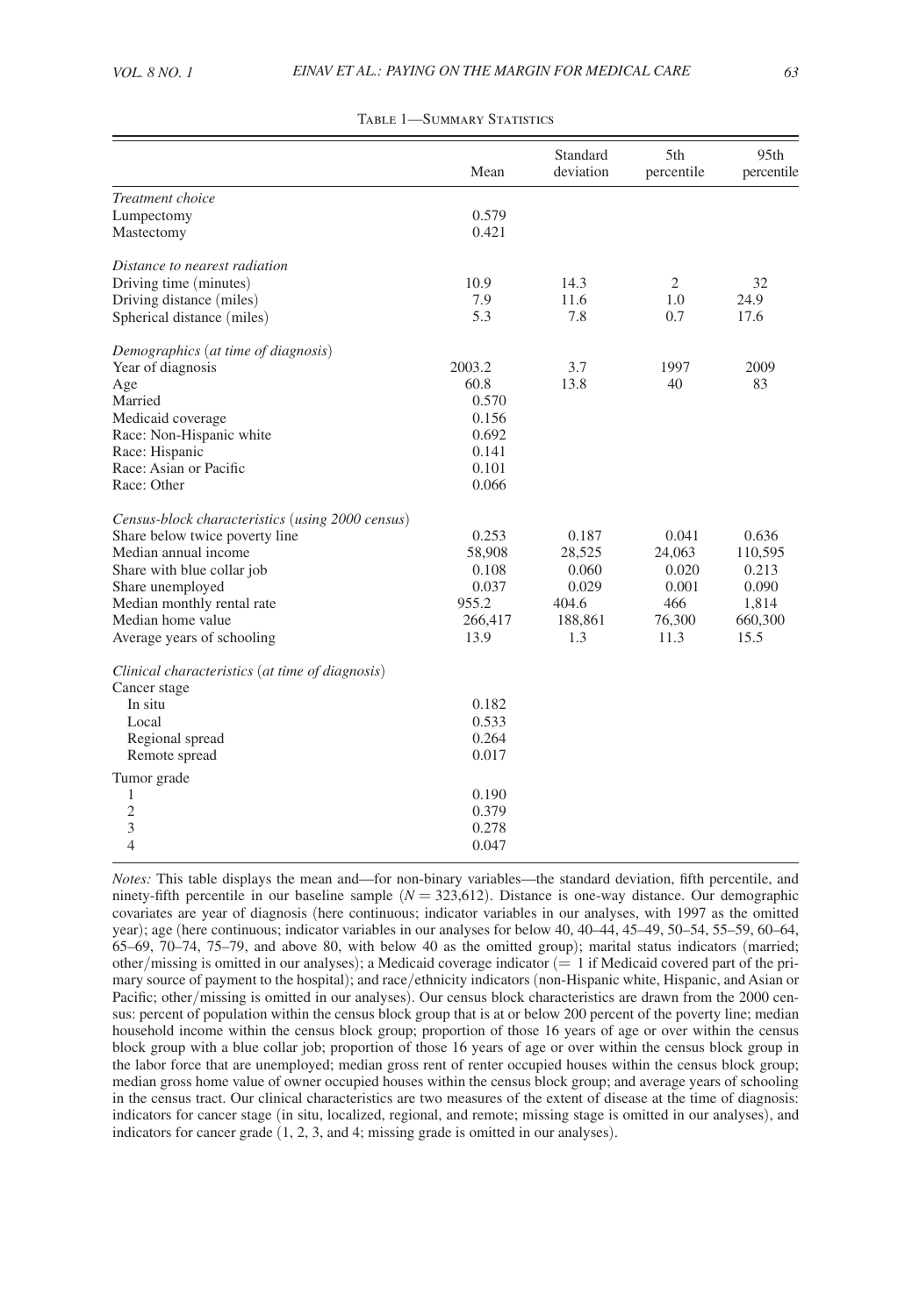<span id="page-12-0"></span>

|                                                  | Mean            |                        |            |
|--------------------------------------------------|-----------------|------------------------|------------|
|                                                  | Above<br>median | <b>Below</b><br>median |            |
|                                                  | distance        | distance               | $p$ -value |
| Treatment choice                                 |                 |                        |            |
| Lumpectomy                                       | 0.569           | 0.588                  | 0.000      |
| Mastectomy                                       | 0.431           | 0.412                  | 0.000      |
| Distance to nearest radiation                    |                 |                        |            |
| Driving time (minutes)                           | 17.4            | 4.4                    | 0.000      |
| Driving distance (miles)                         | 13.2            | 2.6                    | 0.000      |
| Spherical distance (miles)                       | 8.8             | 1.9                    | 0.000      |
| Demographics (at time of diagnosis)              |                 |                        |            |
| Year of diagnosis                                | 2003.2          | 2003.1                 | 0.000      |
| Age                                              | 60.5            | 61.1                   | 0.000      |
| Married                                          | 0.608           | 0.533                  | 0.000      |
| Medicaid coverage                                | 0.150           | 0.163                  | 0.000      |
| Race: Non-Hispanic white                         | 0.724           | 0.660                  | 0.000      |
| Race: Hispanic                                   | 0.128           | 0.155                  | 0.000      |
| Race: Asian or Pacific                           | 0.088           | 0.114                  | 0.000      |
| Race: Other                                      | 0.060           | 0.071                  | 0.000      |
| Census-block characteristics (using 2000 census) |                 |                        |            |
| Share below twice poverty line                   | 24.004          | 26.613                 | 0.000      |
| Median annual income                             | 60,245          | 57,572                 | 0.000      |
| Share with blue collar job                       | 0.111           | 0.104                  | 0.000      |
| Share unemployed                                 | 0.037           | 0.037                  | 0.007      |
| Median monthly rental rate                       | 952.6           | 957.9                  | 0.000      |
| Median home value                                | 253,002         | 279,832                | 0.000      |
| Average years of schooling                       | 14.0            | 13.9                   | 0.000      |
| Clinical characteristics (at time of diagnosis)  |                 |                        |            |
| Cancer stage                                     |                 |                        |            |
| In situ                                          | 0.183           | 0.182                  | 0.386      |
| Local                                            | 0.533           | 0.533                  | 0.981      |
| Regional spread                                  | 0.263           | 0.265                  | 0.388      |
| Remote spread                                    | 0.017           | 0.017                  | 0.573      |
| Tumor grade                                      |                 |                        |            |
| 1                                                | 0.195           | 0.186                  | 0.000      |
| $\overline{c}$                                   | 0.376           | 0.382                  | 0.000      |
| 3                                                | 0.273           | 0.284                  | 0.000      |
| $\overline{4}$                                   | 0.048           | 0.046                  | 0.068      |

Table 2—Summary Statistics by Above and Below Median Travel Time

*Notes:* This table splits our baseline sample  $(N = 323,612)$  by above and below median distance from a radiation facility, presents the mean for each subsample, and presents the *p*-value from a test for a difference between these means (with unadjusted standard errors). All covariates are as described in the notes to Table 1.

mastectomies and less likely to receive lumpectomies. However, as in Schroen et al. (2005) and other previous work, women closer to and further from radiation facilities also appear to differ on observable characteristics. In terms of demographic characteristics, women living closer to radiation facilities tend to be older, less likely to be white, less likely to be married, and more likely to have Medicaid as a primary payment source.<sup>19</sup>

<span id="page-12-1"></span><sup>&</sup>lt;sup>19</sup>The California cancer registry data also includes information on non-Medicaid payment sources: around 16 percent of women are covered by Medicaid, 26 percent by Medicare, 56 percent by private payers, and the small remainder (< 2 percent) self-pay or use another source.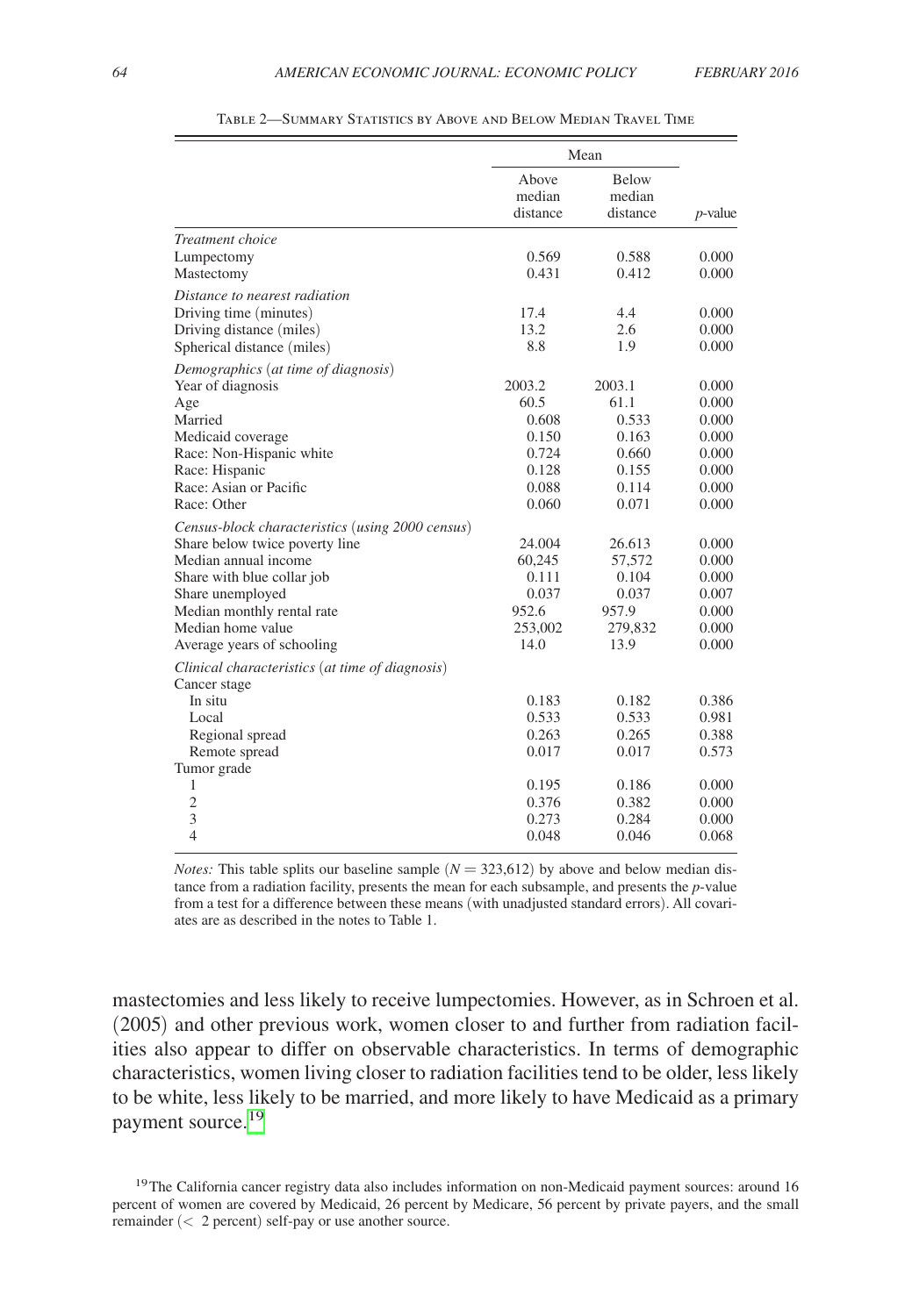In terms of neighborhood characteristics, women living closer to radiation facilities tend to live in slightly poorer neighborhoods (as measured by income), but also in areas with slightly higher median home values. In terms of clinical characteristics, the above- and below-median distance samples appear relatively more balanced on stage and grade of disease: while several of the differences in grade indicators are statistically significant, no clear pattern emerges in terms of one group being in "better" health in terms of cancer progression at the time of diagnosis. Overall, Table 2 provides preliminary support for the idea that distance may affect treatment choices among breast cancer patients, but also highlights the need to examine the robustness of this relationship to conditioning on demographic, neighborhood, and clinical characteristics, as distance to radiation facility is clearly correlated with other patient characteristics that may themselves affect treatment choice.

To explore how travel distance to a radiation facility affects the treatment choice of breast cancer patients in our sample, [Figure 2,](#page-14-0) panel A plots the probability of mastectomy and the probability of lumpectomy by travel time to the nearest radiation facility. The histogram in light gray displays the number of observations (patients) in each travel time bin in our sample. These raw data on treatment choices display the expected pattern: women who live further from radiation facilities are more likely to receive mastectomies and less likely to receive lumpectomies.

Figure 2, panel B investigates whether this relationship between distance and treatment choice can be explained by the differences in demographic or health characteristics of the patients that we saw in Table 2. It presents a series of plots that residualize the y-axis (lumpectomy) for various covariates; to retain comparability with Figure 2, panel A, we do not residualize the x-axis (distance), but our regression specifications below, which condition out these covariates, paint a similar picture. The first line (dashed and square denoted) presents the de-meaned lumpectomy rates for each travel time bin as a point of comparison. The other two lines show the residualized lumpectomy estimates after sequentially adding more covariates. The second line (solid and triangle denoted) conditions out patient characteristics, and the third (dashed and circle denoted) adds neighborhood-level covariates and clinical characteristics. Consistent with what we will document in the regression specifications below, Figure 2, panel B suggests that the overall relationship between treatment choice and travel time is not very sensitive to the inclusion of these covariates.

## B. *Treatment Choices by Distance*

[Table 3](#page-15-0) quantifies the treatment-distance relationship, estimating different specifications of the logit regression in equation (4). For ease of interpretation, Table 3 reports our estimate of the average marginal effect on lumpectomy probability of a ten minute increase in (one-way) travel time, with bootstrapped standard errors clustered at the county level (50 iterations); recall from Table 1 that this ten minute increment is about two-thirds of a standard deviation of travel time in our sample. We also report the standard deviation of this effect across patients. In the online Appendix, we report the parameter estimates (and their standard errors) that give rise to these average marginal effects (see online Appendix Table 4).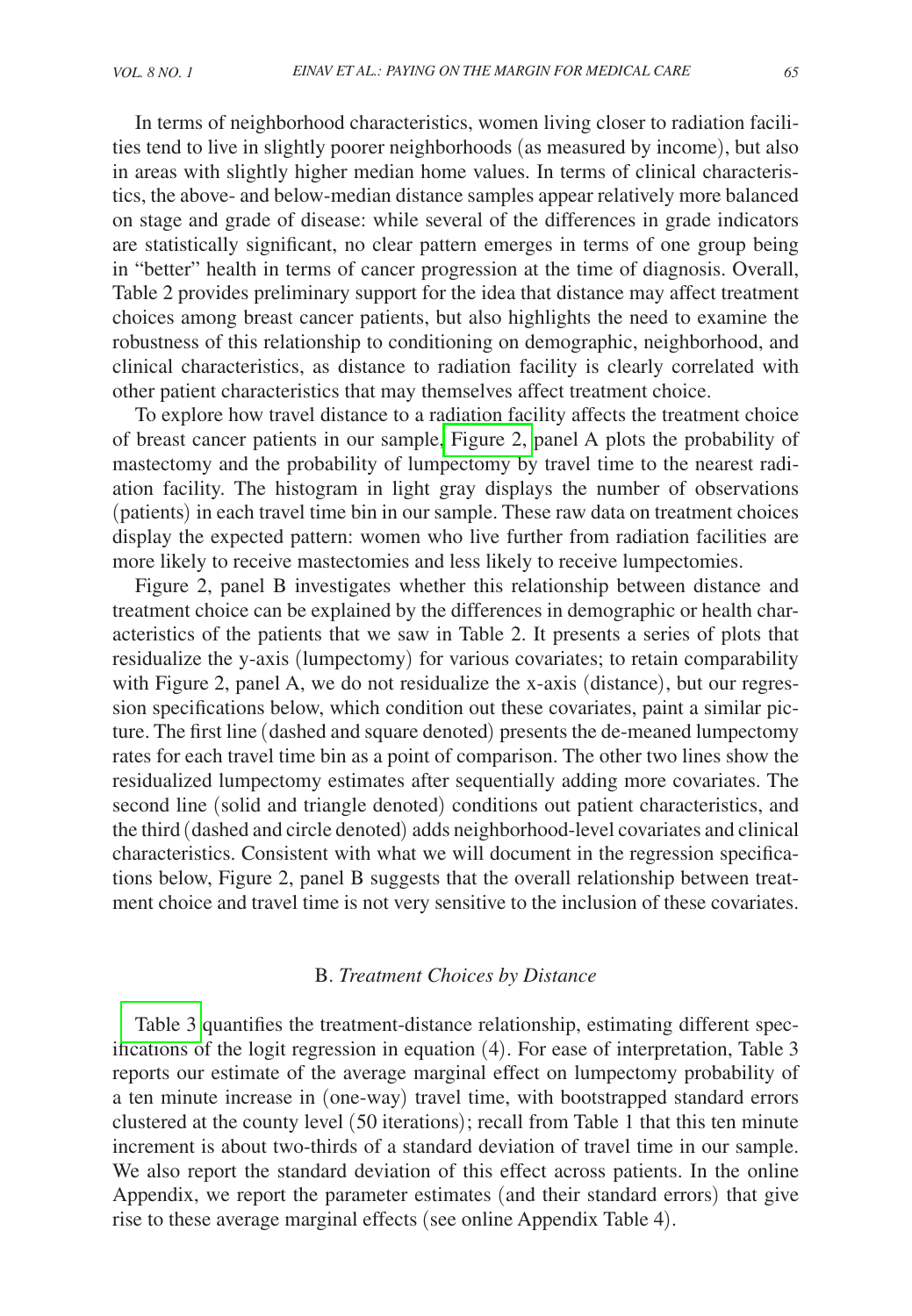<span id="page-14-0"></span>

Panel A. Raw data





Figure 2. Treatment Choice by Travel Time to Nearest Radiation Facility

*Notes:* This figure plots the probability of treatment by travel time in minutes to the nearest radiation facility, measured from the patients' address of residence at the time of cancer diagnosis, for our baseline sample (*N* = 323,612). Panel A plots the raw data, and a histogram of the number of patients by travel time. Panel B plots the de-meaned lumpectomy rate as well as two residualized versions. The first residualizes lumpectomy probability using patient characteristics. The second adds neighborhood-level covariates from the 2000 census and clinical covariates. All covariates are as described in the notes to Table 1.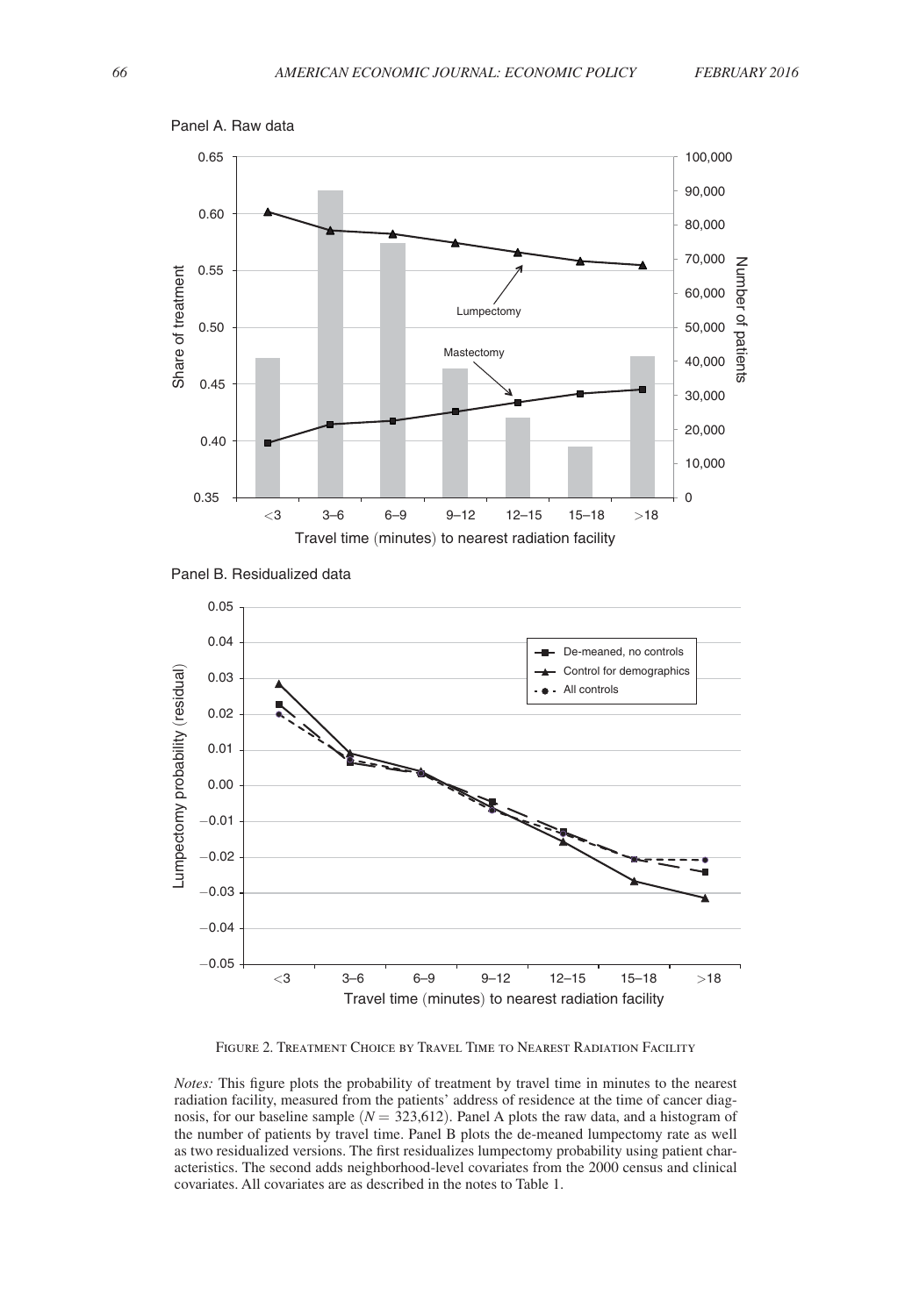<span id="page-15-0"></span>

|                                                                                 | Homogeneous logit                   |                                                   |                                                                     |                                                                      | Heterogenous logit                                             |                                                     |
|---------------------------------------------------------------------------------|-------------------------------------|---------------------------------------------------|---------------------------------------------------------------------|----------------------------------------------------------------------|----------------------------------------------------------------|-----------------------------------------------------|
|                                                                                 | N <sub>0</sub><br>covariates<br>(1) | Column $1 +$<br>demographics<br>$\left( 2\right)$ | Column $2 +$<br>census block<br>characteristics<br>$\left(3\right)$ | Column $3 +$<br>clinical<br>characteristics<br>(all controls)<br>(4) | All controls,<br>also<br>interacted<br>with<br>distance<br>(5) | Column 4<br>$^{+}$<br>random<br>coefficients<br>(6) |
| Average effect of a<br>10-minute increase<br>in travel time<br>(standard error) | $-0.0077$<br>(0.00056)              | $-0.0100$<br>(0.00056)                            | $-0.00704$<br>(0.00049)                                             | $-0.00729$<br>(0.00056)                                              | $-0.0108$<br>(0.00064)                                         | $-0.0254$<br>(0.00263)                              |
| Standard deviation<br>(across patients)<br>of the above effect                  | 0.00004                             | 0.00006                                           | 0.00003                                                             | 0.00004                                                              | 0.00007                                                        | 0.02442                                             |

Table 3—Treatment Choice by Travel Time

*Notes:* This table summarizes estimates from logit regressions estimating the relationship between breast cancer treatment choice of lumpectomy (mean = 0.58) and (one-way) travel time to the nearest radiation facility, measured from the patients' address of residence at the time of cancer diagnosis, for our baseline sample  $(N = 323,612)$ . The outcome variable is an indicator variable, equal to 1 if the patient receives a lumpectomy. This table reports the estimated effect with respect to a ten minute increase in one-way travel time by computing—for each patient in our sample—the predicted probability of a lumpectomy choice (given the estimated coefficients) and the way it would change if we made her drive 10 minutes longer; we then report the average marginal effect in the sample and its standard error (clustered at the county level, and based on 50 replications of the bootstrap), as well as the standard deviation of this effect across patients. Column 1 reports estimates from a logit model with no controls. Columns 2, 3, and 4 add covariates for demographics, census block controls, and clinical controls successively. Column 5 adds interactions between these covariates and our distance measures, and Column 6 allows random coefficients on distance. All covariates are as described in the notes to Table 1.

Column 1 of Table 3 reports the simplest specification, where we estimate a logit model of whether the patient chose lumpectomy on travel time with no controls. Using the notation of Section II, column 1 assumes that neither  $\alpha_i$  nor  $\beta_i$  are affected by any patient-specific variables. Columns 2, 3, and 4 retain the same (homogeneous logit) assumption for  $\beta_i$  but increasingly add covariates that shift  $\alpha_i$ , thus affecting the mean utility from lumpectomy. In column 5, we also allow these observables to change  $\beta_i$  by adding interaction terms between these covariates and distance. Finally, column 6 reports results from a specification that allows random coefficients on distance: it assumes that  $\beta_i$  follows a lognormal distribution, thus relaxing the assumption of  $\xi$ <sup>*i*</sup> = 0 that is assumed in all other specifications.

The effect of distance is statistically significant and is quantitatively reasonably stable across all specifications, as would be expected given the patterns we documented in Figure 2. The specification of column 6 leads to the largest effect, but this estimate is quite noisy (as the estimated parameters that govern the distribution of the random coefficient are imprecisely estimated; see online Appendix Table 4). Overall, we find that having the nearest radiation facility ten minutes further from the patient's residence makes her less likely to choose lumpectomy by about 0.7 to 1.1 percentage points (or about 1.2 to 1.9 percent relative to the mean lumpectomy probability of 58 percent). Observable characteristics do not appear to have an important effect on this distance estimate, as can be seen from the fact that the heterogeneity in this estimate does not change much in column 5 relative to the preceding columns.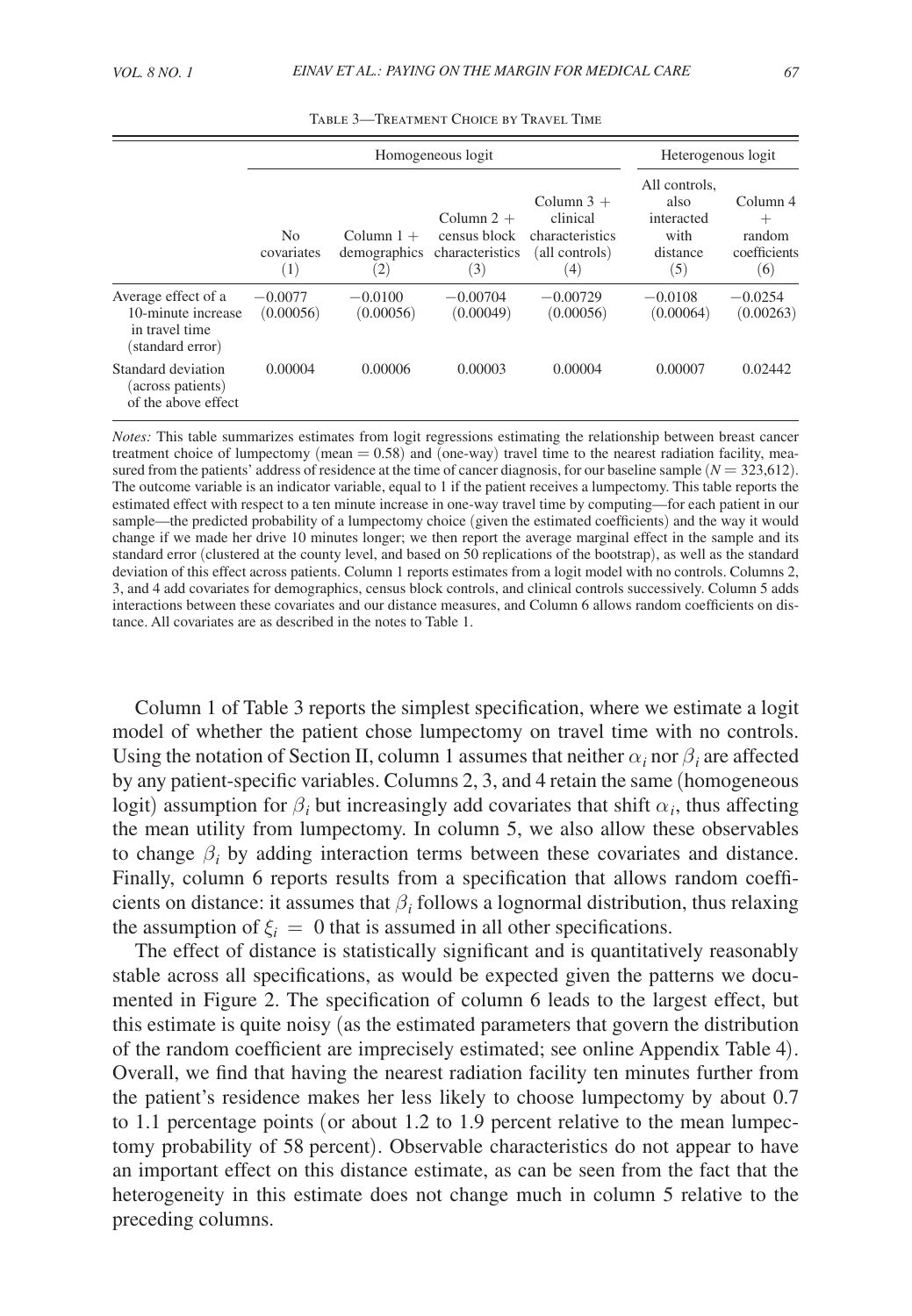Taken together, these estimates suggest a reasonably robust relationship between the distance from womens' place of residence at the time of their diagnosis with breast cancer to the nearest radiation treatment facility, and their choice of cancer treatments. In the online Appendix, we show that these basic results are robust to a variety of alternative specifications, including alternative (mileage-based rather than time-based) measures of distance (online Appendix Figures 1 and 2, and online Appendix Tables 2 and 3), nonlinear parameterizations of distance (online Appendix Table 5), and estimation with linear probability models (online Appendix Table 6). In the next section, we build on these estimates to use this distance measure as a shifter in the effective relative price women face for breast cancer treatments in order to investigate how breast cancer patients would respond to various (out of sample) policy counterfactuals.

## C. *Policy Counterfactuals: Estimating Treatment Choices and Ex Post Welfare*

Following the conceptual framework depicted in Figure 1, our estimated demand curve for lumpectomy allows us to perform quantitative exercises of the impact of alternative insurance designs that vary the price the consumer faces for *L*. To see what the exercise is, one can think of each demand specification as estimating a distribution of the willingness to pay for lumpectomy. To do so, we can use equation (2), which defines patient *i*'s willingness to pay for lumpectomy to be

(5) 
$$
v_i \equiv \frac{\alpha_i}{\beta_i} - \theta_i d_i,
$$

and, as before, denote the estimated demand by the distribution  $F(v_i)$ . A given demand specification provides estimates for the joint distribution of  $\alpha_i$  and  $\beta_i$ , and  $d_i$  is observed. We assume throughout this section that  $\theta_i$  is equal to \$1,150 for all patients. To arrive at this estimate for  $\theta_i$ , we rely on the fact (see Section IA) that a typical course of radiation therapy treatment involves 25 round trips to the radiation facility, and that the average hourly wage as reported by the Bureau of Labor Statistics is just over \$23 (so  $23 \cdot 25 \cdot 2 = $1,150$ ).<sup>20</sup> Of course, one could (and should) raise plausible concerns that the opportunity cost of time may be heterogeneous across patients, or that the opportunity cost of time of a breast cancer patient may be higher or lower than that of a healthy working individual.<sup>21</sup> Fortunately, the transformation is sufficiently simple and transparent that one could fairly easily use our results to obtain quantitative estimates that rely on alternative values of  $\theta_i$ .

Equipped with an estimate of  $F(v_i)$  and given an (incremental) price of lumpectomy *p* defined by the insurance design, the share of patients choosing lumpectomy

<span id="page-16-0"></span><sup>&</sup>lt;sup>20</sup>Specifically, this Bureau of Labor Statistics figure is for average hourly earnings in October 2012: http:// www.bls.gov/news.release/empsit.t19.htm.

<span id="page-16-1"></span><sup>&</sup>lt;sup>21</sup> For example, two recent papers, Ho and Pakes (2014) and Gowrisankaran, Nevo, and Town (2015), estimate the relationship between distance and patients' hospital choice. Unlike us, each of these papers has available a separate source of variation in price, and hence can compare the distance and price coefficients. Their results suggest much more important distance effects than the \$23 per hour benchmark we assume, although, of course, distance may play a very different role for a "one time" hospital visit than for a repeated trip to a radiation facility for a "routine" course of radiation.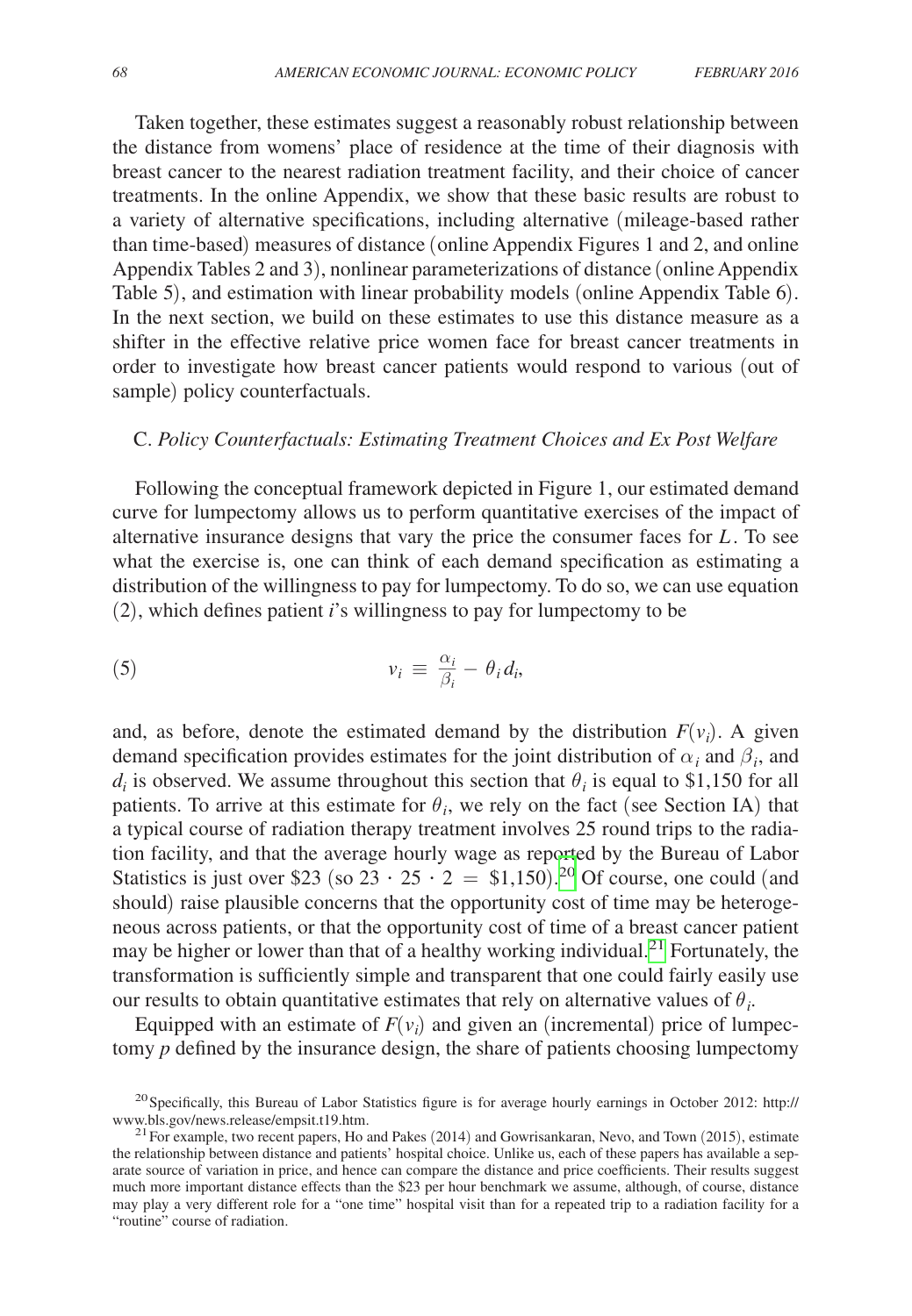<span id="page-17-0"></span>

Panel A. Homogeneous logit





Figure 3. Empirical Analog of Conceptual Framework: Treatment Choice

*Notes:* This figure represents the empirical analog of Figure 1. The curves plot the implied demand system for lumpectomy based on: in panel A, the estimates in column 1 of Table 3; and in panel B, the estimates in column 6 of Table 3. The scatterplots in the lower right-hand corners of the graphs illustrate the variation (in travel time) used to estimate the demand function by plotting the empirical distribution of the monetized distance (that is, distance in hours multiplied by θ = \$1,150), using the seven distance "bins" shown in Figure 2. This illustrates the point we emphasize in the text: our key counterfactual exercises are quite far out of sample, and therefore should be taken with caution.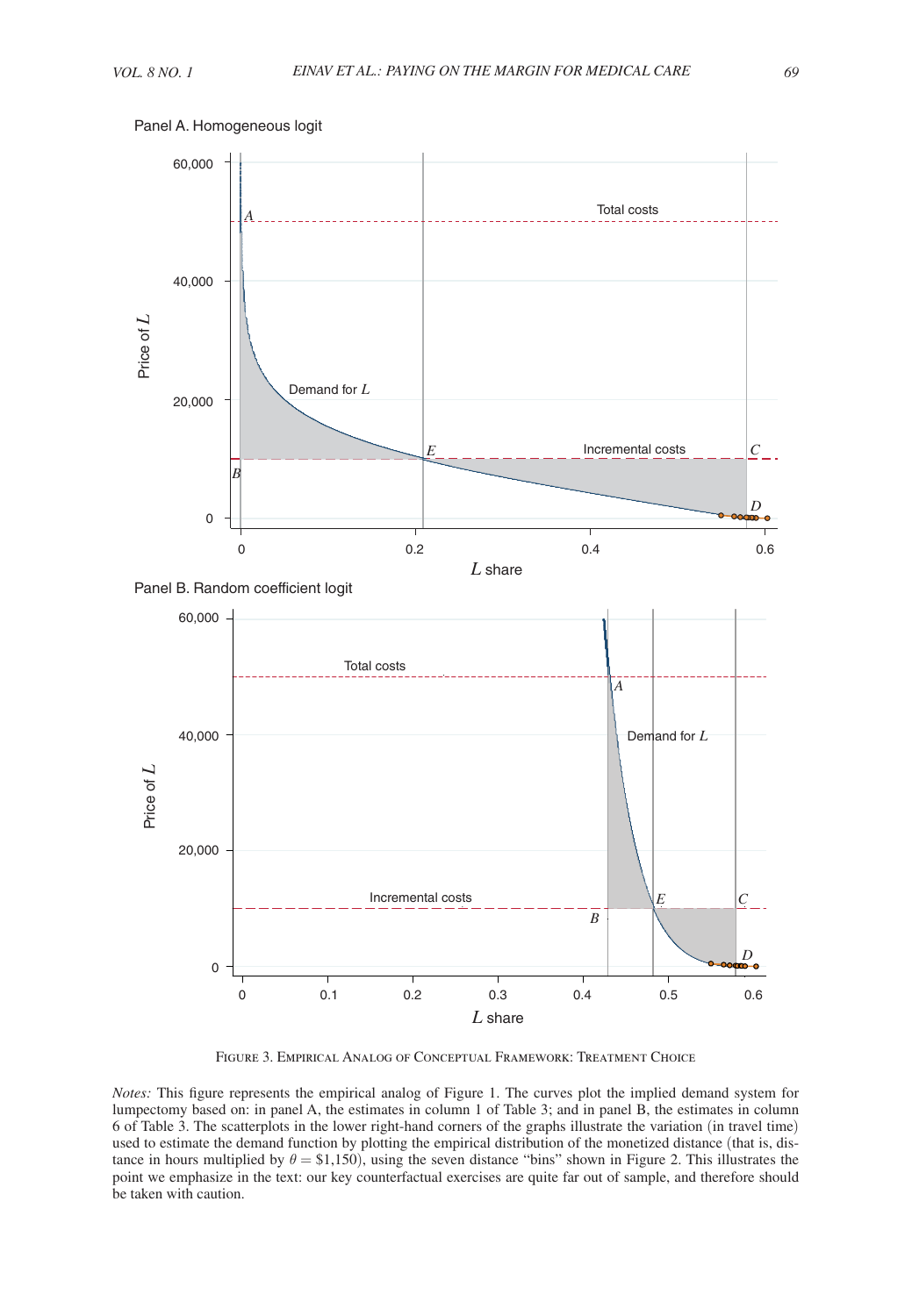is given by  $1 - F(p)$  and consumer surplus (per patient, relative to everyone being forced to choose mastectomy) is given by  $(1 - F(p))E(v_i|v_i > p)$ . The total incremental cost is given by  $(1 - F(p))c$ .

[Figure 3](#page-17-0) illustrates the nature of this exercise. In Figure 3, panel A, we plot the implied demand system for lumpectomy using the simplest specification—column 1 of Table 3—and in Figure 3, panel B, we plot the implied demand system for lumpectomy using our richest specification—column 6 of Table 3. These figures are the empirical analogs to our conceptual Figure 1, and we indicate the analogous points along them. We also use Figure 3 to illustrate the variation (in distance) used to estimate the demand function by plotting the empirical distribution of the monetized distance (that is, distance in hours multiplied by  $\theta =$  \$1,150), illustrating the point we emphasized in the introduction: our key counterfactual exercises are quite far out of sample, and therefore should be treated with caution. For this illustrative purpose, we use the information discussed in Section IA to approximate the incremental cost of lumpectomy (*c*) at \$10,000 and the total cost of lumpectomy at \$50,000, which is the incremental cost together with the baseline cost of \$40,000 for mastectomy.

Figure 3, panel A is based on specification (1) of Table 3, which does not include any controls. This specification indicates that the US-style "full coverage" policy (given by point D) in which consumers do not pay on the margin for lumpectomy raises the lumpectomy rate by about 37 percentage points relative to the efficient level (given by point E) of about 21 percent; the associated welfare cost is about \$2,000 per patient relative to the efficient allocation. Figure 3, panel B is instead based on the richest model (column 6 of Table 3), which allows heterogeneity in the response to price and thus make the demand curvature much greater, leading to more elastic demand for small price changes but to a much lower elasticity for large changes. This specification suggests that the US-style "full coverage" policy raises the lumpectomy rate by only about 10 percentage points relative to the efficient level of 48 percent, with a resultant welfare cost of about \$710 per patient.

Likewise, the estimates without controls in Figure 3, panel A suggest that a UK-style "no top-up" policy (given by point A), in which insurance only covers mastectomies and patients must pay the full cost of a lumpectomy, reduces the lumpectomy rate from about 21 percent under the efficient top-up policy to nearly zero, and reduces welfare by about \$1,400 per patient, relative to the efficient outcome. When we use the richest model, Figure 3, panel B, however, a large fraction of the patients are estimated to be not very price sensitive, so lumpectomy rates fall by only about 4.5 percentage points from the efficient level of 48 percent, with a welfare cost of about \$800 per patient relative to the efficient level.

For completeness[, Table 4](#page-19-0) reports additional estimates for a variety of counterfactuals for each of the six demand specifications reported in Table 3. The top panel reports the observed outcome (for  $p = 0$ ), which corresponds to our US-style full coverage benchmark. Each of the subsequent panels report a set of estimates for a different (counterfactual) price for lumpectomy (retaining a zero price for mastectomy). The first row of each panel reports the demand response; that is, the reduction in lumpectomy share (relative to the observed level) from the increase in price. The second row of each panel reports the (per patient) reduction in consumer surplus (relative to the observed level). The change in surplus consists of two components: a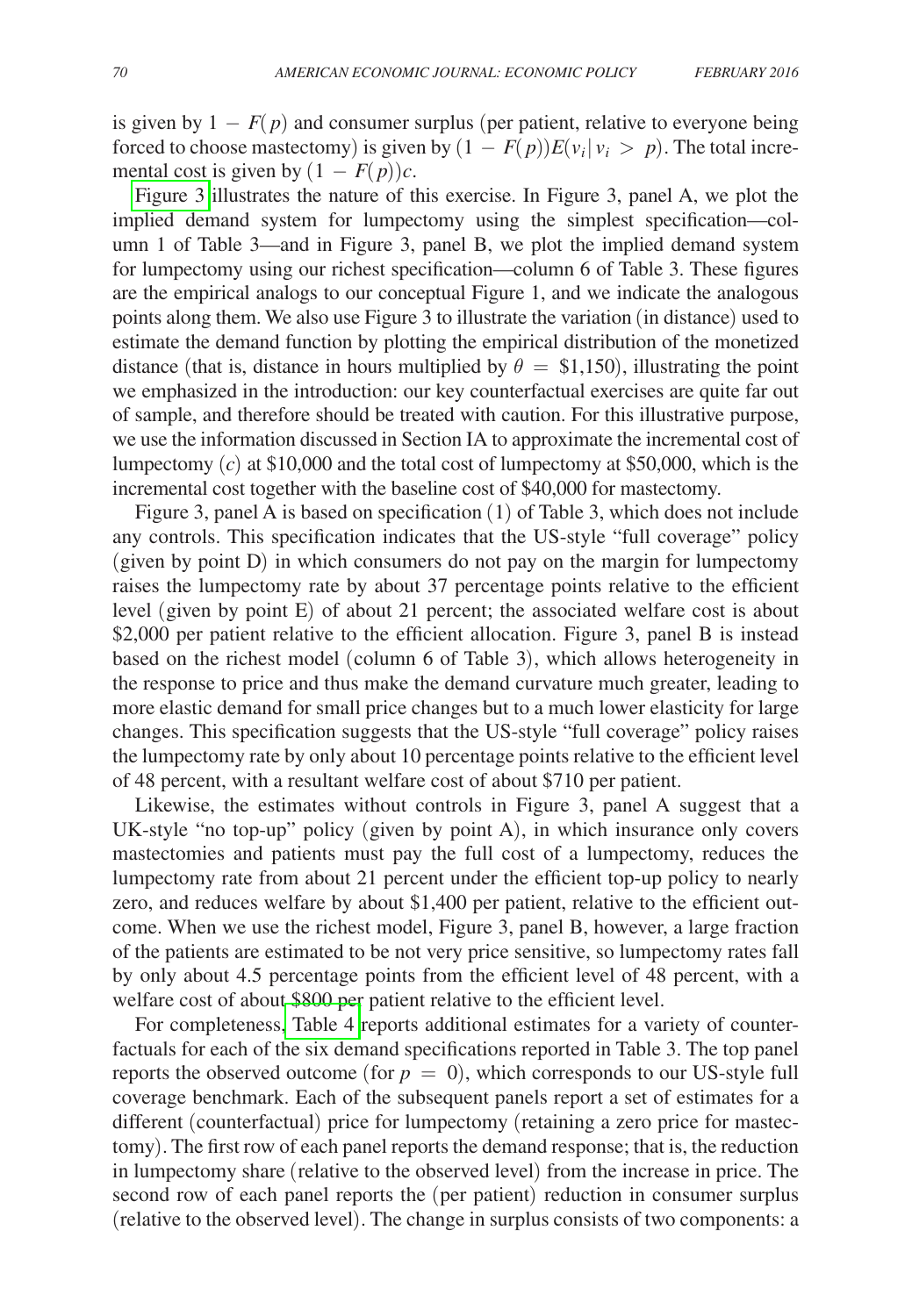<span id="page-19-0"></span>

|                                                                       | Homogeneous logit                   |                                     |                                                        |                                                                      | Heterogenous logit                                              |                                                   |
|-----------------------------------------------------------------------|-------------------------------------|-------------------------------------|--------------------------------------------------------|----------------------------------------------------------------------|-----------------------------------------------------------------|---------------------------------------------------|
|                                                                       | N <sub>o</sub><br>covariates<br>(1) | Column $1 +$<br>demographics<br>(2) | Column $2 +$<br>census block<br>characteristics<br>(3) | Column 3<br>$+$ clinical<br>characteristics<br>(all controls)<br>(4) | All controls,<br>also<br>interacted<br>with distance<br>$(5)^a$ | Column 4<br>$+$ random<br>coefficients<br>$(6)^b$ |
| Observed choices ("Full coverage" benchmark)                          |                                     |                                     |                                                        |                                                                      |                                                                 |                                                   |
| Lumpectomy share                                                      | 0.579                               | 0.579                               | 0.579                                                  | 0.579                                                                | 0.579                                                           | 0.579                                             |
| Consumer surplus                                                      | 5,255                               | 4,066                               | 5,796                                                  | 5,899                                                                | $9,559^{\circ}$                                                 | $6.84E + 13$                                      |
| Charge \$5,000 for lumpectomy (= $4.35$ hours)                        |                                     |                                     |                                                        |                                                                      |                                                                 |                                                   |
| Change in lumpectomy share                                            | $-0.203$                            | $-0.257$                            | $-0.184$                                               | $-0.177$                                                             | $-0.254$                                                        | $-0.076$                                          |
| Change in consumer surplus                                            | $-2,385$                            | $-2,242$                            | $-2,434$                                               | $-2,453$                                                             | $-2,125$                                                        | $-2,623$                                          |
| Change in insurer profits                                             | 3,910                               | 4,180                               | 3,815                                                  | 3,780                                                                | 4,163                                                           | 3,275                                             |
| Overall change in welfare                                             | 1,525                               | 1,938                               | 1,381                                                  | 1,327                                                                | 2,038                                                           | 652                                               |
| Charge \$10,000 for lumpectomy (= 8.7 hours) ("Top-up" benchmark)     |                                     |                                     |                                                        |                                                                      |                                                                 |                                                   |
| Change in lumpectomy share                                            | $-0.369$                            | $-0.438$                            | $-0.342$                                               | $-0.335$                                                             | $-0.398$                                                        | $-0.096$                                          |
| Change in consumer surplus                                            | $-3.826$                            | $-3.357$                            | $-3.996$                                               | $-4.053$                                                             | $-3.234$                                                        | $-5.082$                                          |
| Change in insurer profits                                             | 5,790                               | 5,790                               | 5,790                                                  | 5,790                                                                | 5,790                                                           | 5,790                                             |
| Overall change in welfare                                             | 1,964                               | 2,433                               | 1,794                                                  | 1,737                                                                | 2,556                                                           | 708                                               |
| Charge \$50,000 for lumpectomy (= 34.8 hours) ("No top-up" benchmark) |                                     |                                     |                                                        |                                                                      |                                                                 |                                                   |
| Change in lumpectomy share                                            | $-0.579$                            | $-0.579$                            | $-0.578$                                               | $-0.578$                                                             | $-0.579$                                                        | $-0.149$                                          |
| Change in consumer surplus                                            | $-5,253$                            | $-4,066$                            | $-5,791$                                               | $-5,894$                                                             | $-9,559$                                                        | $-23,099$                                         |
| Change in insurer profits                                             | 5,790                               | 5,790                               | 5,830                                                  | 5,830                                                                | 5,790                                                           | 22,990                                            |
| Overall change in welfare                                             | 537                                 | 1,724                               | 39                                                     | $-64$                                                                | $-3.769$                                                        | $-109$                                            |
| Mandate mastectomy                                                    |                                     |                                     |                                                        |                                                                      |                                                                 |                                                   |
| Change in lumpectomy share                                            | $-0.579$                            | $-0.579$                            | $-0.579$                                               | $-0.579$                                                             | $-0.579$                                                        | $-0.579$                                          |
| Change in consumer surplus                                            | $-5,255$                            | $-4,066$                            | $-5,796$                                               | $-5,899$                                                             | $-9,559^{\circ}$                                                | $-6.84E+13$                                       |
| Change in insurer profits                                             | 5,790                               | 5,790                               | 5.790                                                  | 5,790                                                                | 5,790                                                           | 5,790                                             |
| Overall change in welfare                                             | 535                                 | 1,724                               | $-6$                                                   | $-109$                                                               | $-3,769$                                                        | $-6.84E+13$                                       |

| TABLE 4-COUNTERFACTUAL ANALYSIS |  |
|---------------------------------|--|
|---------------------------------|--|

*Notes:* All reported changes (in lumpectomy share, consumer surplus, and total cost saving) are relative to the observed choices, for our baseline sample  $(N = 323,612)$ . Counterfactuals involve various potential charges for lumpectomy (ranging from \$5,000 to infinity). For each counterfactual we report in parentheses the equivalent addition to one-way drive time (assuming 25 round trips valued at \$23 per hour, as described in the text). The columns are as described in the notes to Table 3. All covariates are as described in the notes to Table 1.

<sup>a</sup>In the specification of column 5, the point estimate of  $\beta_i$  is negative for 4.3 percent of individuals. The reported results assume that  $\beta_i = 0$  for these individuals.

<sup>b</sup>Due to the large estimated heterogeneity of  $\beta_i$  in the specification of column 6, the welfare estimates for the "mandate mastectomy" case (bottom set of rows) are extremely large and should be interpreted with a great deal of caution. This does not affect the welfare estimates for finite price changes, in which the individuals with low β*i*'s are infra-marginal, and thus do not affect the estimates.

c The welfare estimates for actual choices (top set of rows) and for the "mandate mastectomy" case (bottom set of rows) are computed for the 95.7 percent of the individuals whose  $\beta_i$ 's are strictly positive.

set of "marginal" patients change their choice to mastectomy as a result of the price change, and their change in consumer surplus is given by integrating under this portion of the demand curve; and a set of "inframarginal" patients, who have high willingness to pay for lumpectomy, do not change their choices, but now face a higher price that reduces their surplus. The third row of each panel uses a cost of \$10,000 for the incremental costs of lumpectomy to report the change in insurer profit, which consist of not paying for lumpectomies for the "marginal" patients and (except for the case of mandate) from charging an incremental price for lumpectomies from the "inframarginal" patients. Finally, the fourth row of each panel reports the overall change in welfare by adding up the change in consumer surplus and the change in insurer profits. We chose the counterfactuals to illustrate price changes of \$5,000 as a figure that is close to the lower 95 percent confidence interval of cost differences from Polsky et al. (2003), and is a smaller change that is less out of sample; \$10,000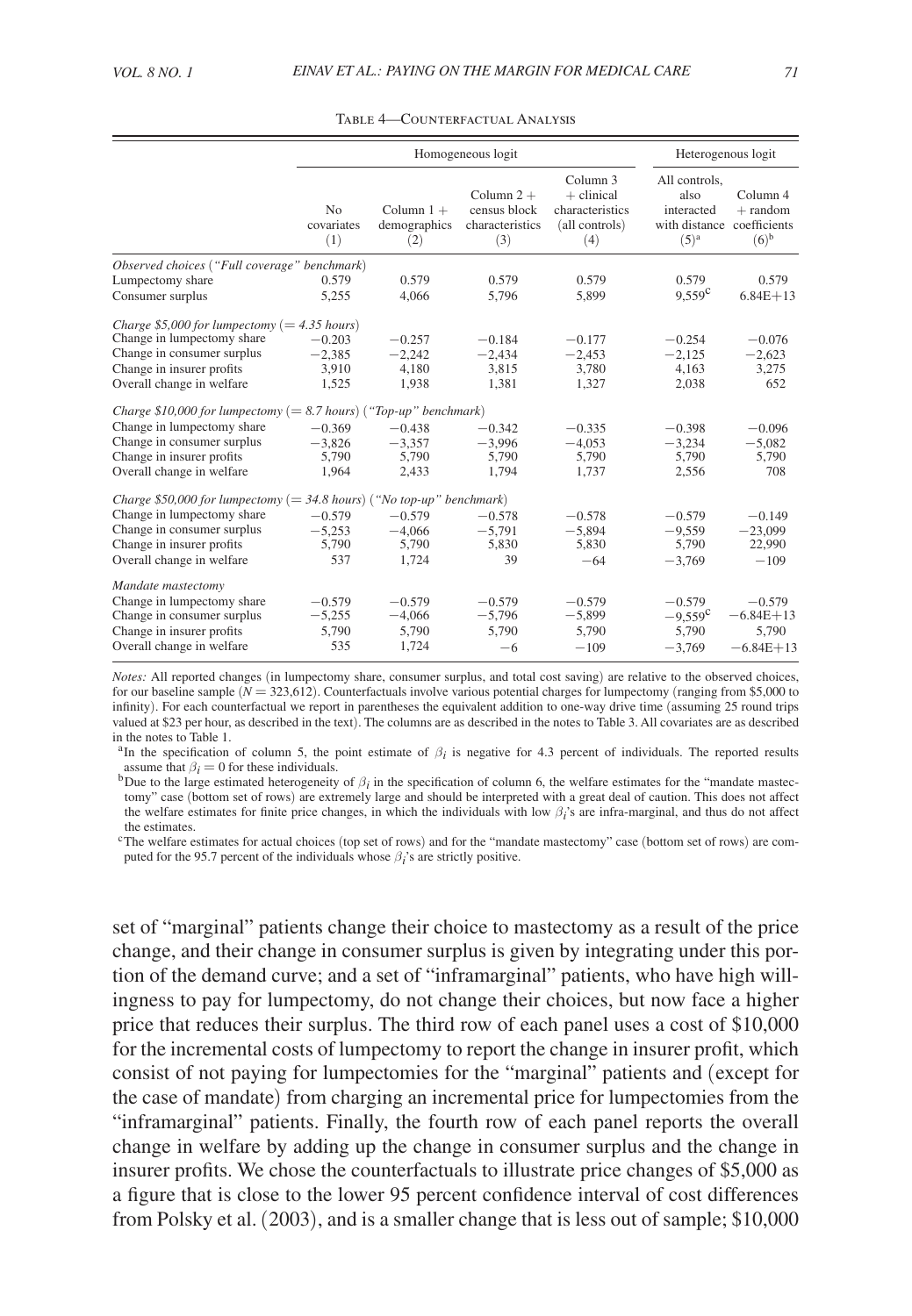as a figure that is close to the midpoint of the cost difference range from Polsky et al. (2003); and \$50,000 as a figure that is close to the "full" (no top-up) cost based on the figures from Polsky et al. (2003).

#### **IV. Ex Ante Efficiency**

Our analysis thus far has focused on the impact of alternative insurance designs for the (ex post) efficiency of treatment choice, taking as given the extent of the patient's risk exposure. We would be remiss, however, to analyze the welfare consequences of insurance designs without considering their impact on risk exposure and hence ex ante utility. We briefly do so here.

## A. *A Simple Calibration*

The different insurance designs have different implications for ex ante risk exposure, making the qualitative ranking of ex ante efficiency between the US policy and the top-up policy a priori ambiguous. This is because the "top-up" policy—which produces the (ex post) efficient treatment decision—leaves the consumer exposed to risk ex ante. To see this, note that under a "top-up" policy, in which individuals can pay on the margin for *L*, risk exposure is increasing in  $v_i$  (up to *c*).

To evaluate ex ante utility of a given individual, the key empirical object will once again be the individual's willingness to pay for lumpectomy relative to mastectomy  $v_i$ , which we assume is known to the individual at the beginning of the coverage year. In addition, we assume individuals are expected-utility maximizers with CARA utility  $w(x) = -\exp(-rx)$  with a (homogeneous) coefficient of absolute risk aversion  $r$ , and (homogeneous) annual probability of illness  $\rho$ . Assuming mastectomy is fully covered and the lumpectomy out-of-pocket price is  $p$ , the individual is faced with a risk of losing  $\min(p, v_i)$  with probability  $\rho$ . She will either choose lumpectomy and face a financial risk of *p* or choose mastectomy and incur a monetized risk of  $v_i$ , whichever is smaller.

The individual's ex ante utility is given by (the negative of)  $\pi_i$ , which is the solution to:  $w(x - \pi_i) = (1 - \rho)w(x) + \rho w(x - \min(p, v_i))$ . For  $v_i > 0$ , <sup>22</sup> this yields:

(6) 
$$
\pi_i = \frac{1}{r} \log[\rho \cdot \exp(r \cdot \min(v_i; p)) + 1 - \rho)].
$$

The price *p* depends on the insurance design.

We can now consider the ex ante utility properties of the three policies we have explored so far. The "full coverage" (US) policy sets  $p = 0$ ; it removes ex ante risk exposure ( $\pi_i = 0$ ) and maximizes consumer surplus ( $-\pi_i$ ) but, as discussed, produces ex post socially inefficient treatment choices. Under the "top-up" policy  $p = c$ , and although, as shown, it produces ex post efficient treatment choices, equation (6) indicates that it leaves the individual exposed to ex ante risk ( $\pi$ <sub>*i*</sub> > 0).

<span id="page-20-0"></span><sup>&</sup>lt;sup>22</sup>For  $v_i$  < 0, the individual will always choose *M* and be fully insured under any of the insurance arrangements we consider.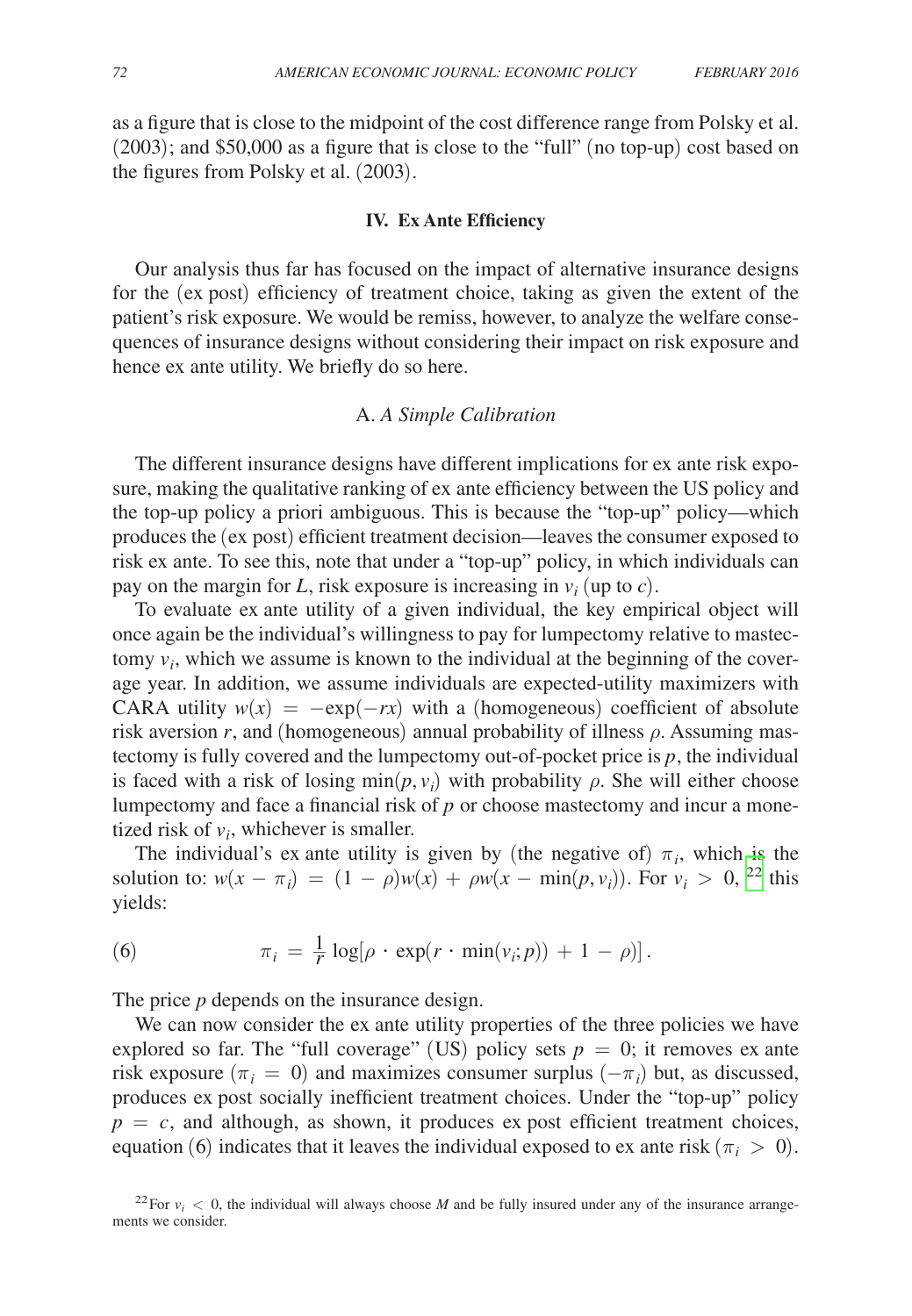The "no top-up" UK policy sets  $p = TC$ , the total cost of L; it therefore not only produces ex post inefficient treatment choices but also exposes the individual to ex ante risk. Moreover, since  $TC > c$ —by definition the total cost of *L* is greater than the incremental cost—it is clear from equation (6) that consumer surplus is lower ( $\pi$ <sub>i</sub> is higher) under the UK policy than the top-up policy. The higher social welfare ranking of the top-up policy relative to the UK policy is thus preserved when ex ante utility is considered. The relative social welfare ranking of the US policy and the top-up policy is a priori unclear as is the relative ranking of the US and UK policies; all else equal, the US policy's relative ranking is increasing in risk aversion *r*.

To quantitatively assess ex ante social welfare under the alternative insurance designs, equation (6) makes clear that in addition to the demand curve  $F(v_i)$  we have already estimated, we also need values for the risk of breast cancer  $(\rho)$  and the coefficient of absolute risk aversion (*r*). [Table 5 r](#page-22-0)eports the results from an illustrative calibration exercise. We assume a homogeneous annual risk of breast cancer for a 60-year-old female of  $\rho = 0.48$  percent.<sup>23</sup> We calibrate *r* based on a range of estimates reported in table 6 of Cohen and Einav (2007). We use the estimates of  $F(v_i)$  from the simplest empirical specification reported in column 1 of Table 3.

Table 5 reports the results. The three different panels (A through C) report results for three different assumptions regarding *r*. Column 1 reports the results for the "full coverage" (US) policy. Row 1 (in all three panels) reports the share of breast cancer patients choosing *L*, which under the US policy is simply the share of patients with  $v_i > 0$  and does not depend on the level of risk aversion. The other rows of column 1 are normalized to zero, as we use the US policy as a benchmark against which we measure the effects of other policies.

Column 2 of Table 5 reports the results for the "no top-up" (UK) policy. The share of *L* (again shown in row 1 of each panel) drops almost to 0 once patients are required to pay the total cost of \$50,000. This leads to insurer cost savings of \$50,000 for the small share of people who still choose *L*, and \$10,000 for anyone who previously chose *L* but now chooses *M* (multiplied by the probability of breast cancer,  $\rho$ ); row 2 in each panel indicates that this results in insurer cost savings of \$5,443. The no top-up policy, however, exposes patients to risk, and their utility loss depends on their level of risk aversion, which varies across the panels in the table. Row 3 in each panel reports the loss in consumer surplus relative to full coverage; we measure this by the change in  $\pi_i$ , as defined in equation (6). Note that this loss in consumer surplus is associated with all individuals in the population, not only with those who are subsequently diagnosed with breast cancer, so even a small magnitude of  $\pi$  could be magnified once it affects the entire population of potential breast cancer patients. Naturally the reduction in consumer surplus is increasing in risk aversion *r*. Finally, row 4 in each panel reports the total social cost relative to full coverage, by adding up the corresponding reduction in consumer surplus relative to full coverage (row 3) and the corresponding social cost relative to full coverage (row

<span id="page-21-0"></span> $^{23}$  In our California cancer registry data in 2000, there were 585 60-year-old females diagnosed with breast cancer. Dividing this number by the total population of 60-year-old females in California as of July 1, 1999 (120,668; http://www.census.gov/popest/data/state/asrh/1990s/tables/st-99-10.txt) gives  $\rho = 0.48$  percent.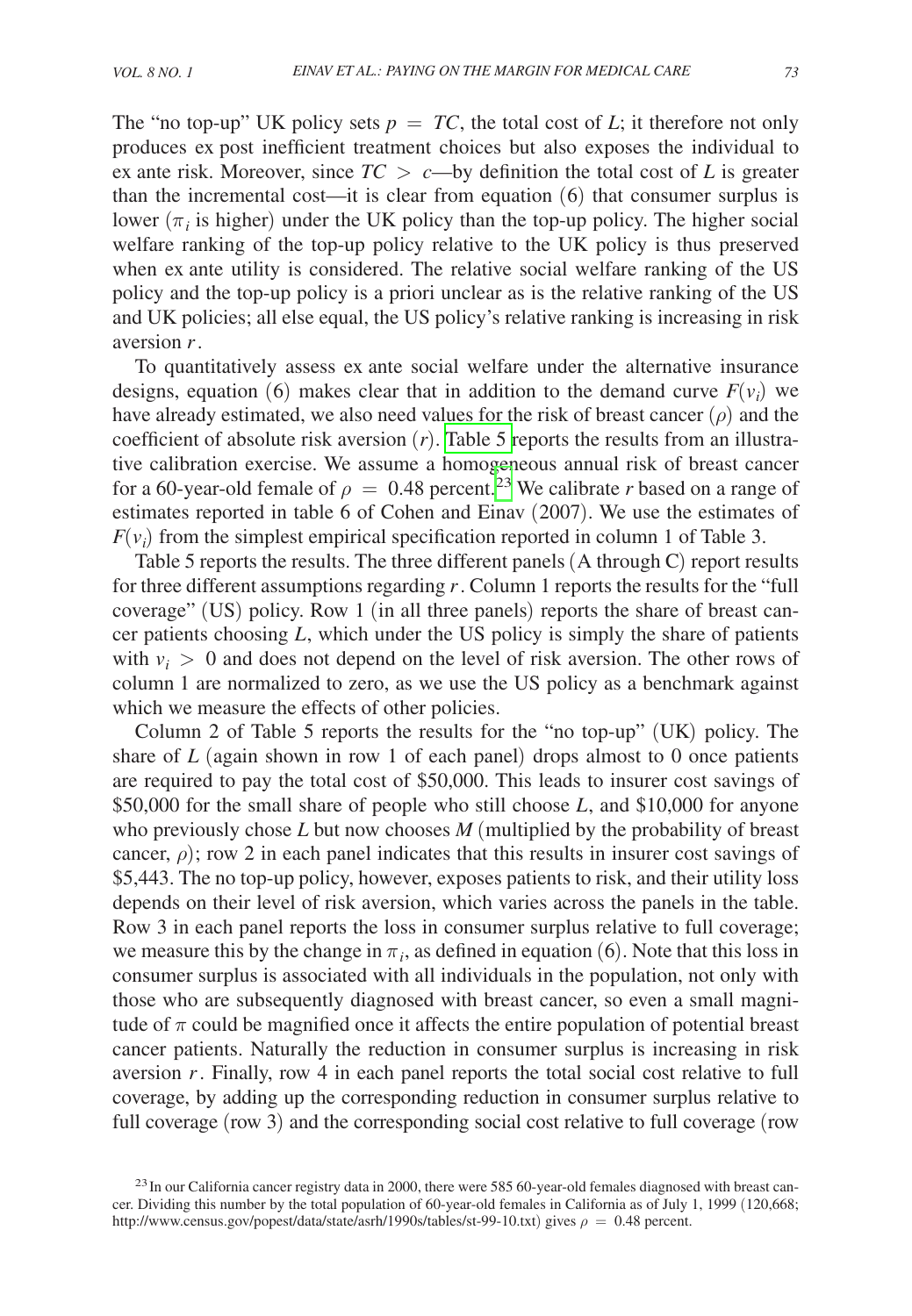<span id="page-22-0"></span>

|                                                                                                | Full coverage<br>("US")<br>(1) | No top-up<br>("UK")<br>(2) | Top-up<br>allowed<br>(3) | First best<br>(4) | Top-up<br>insurance<br>(5) |
|------------------------------------------------------------------------------------------------|--------------------------------|----------------------------|--------------------------|-------------------|----------------------------|
| Panel A. Absolute risk aversion $= 0.000026$ (median estimate in Cohen and Einav 2007)         |                                |                            |                          |                   |                            |
| 1A. Share of patients who choose<br>lumpectomy                                                 | 0.535                          | 0.002                      | 0.350                    | 0.350             | 0.370                      |
| 2A. Insurer cost difference relative<br>to full coverage                                       | $\Omega$                       | $-5.443$                   | $-5.355$                 | $-5.355$          | $-5,355$                   |
| 3A. Reduction in consumer surplus<br>relative to full coverage $(\pi_i)$                       | $\Omega$                       | 11,308                     | 4.978                    | $\Omega$          | 796                        |
| 4A. Social cost relative to full<br>coverage                                                   | $\Omega$                       | 5,865                      | $-377$                   | $-927$            | $-859$                     |
| Panel B. Absolute risk aversion $= 0.00029$ (75th percentile estimate in Cohen and Einav 2007) |                                |                            |                          |                   |                            |
| 1B. Share of patients who choose<br>lumpectomy                                                 | 0.535                          | 0.002                      | 0.350                    | 0.350             | 0.445                      |
| 2B. Insurer cost difference relative<br>to full coverage                                       | $\Omega$                       | $-5,443$                   | $-5,355$                 | $-5,355$          | $-5,355$                   |
| 3B. Reduction in consumer surplus<br>relative to full coverage $(\pi_i)$                       | $\Omega$                       | 85,529                     | 17,746                   | $\Omega$          | 359                        |
| 4B. Social cost relative to full<br>coverage                                                   | $\Omega$                       | 80,085                     | 12,391                   | $-927$            | $-546$                     |
| Panel C. Absolute risk aversion $= 0.0027$ (90th percentile estimate in Cohen and Einav 2007)  |                                |                            |                          |                   |                            |
| 1C. Share of patients who choose<br>lumpectomy                                                 | 0.535                          | 0.002                      | 0.350                    | 0.350             | 0.508                      |
| 2C. Insurer cost difference relative<br>to full coverage                                       | $\Omega$                       | $-5,443$                   | $-5,355$                 | $-5,355$          | $-5,355$                   |
| 3C. Reduction in consumer surplus<br>relative to full coverage $(\pi_i)$                       | $\Omega$                       | 162,477                    | 80,019                   | $\Omega$          | 86                         |
| 4C. Social cost relative to full<br>coverage                                                   | $\Omega$                       | 157,034                    | 74,664                   | $-927$            | $-191$                     |

Table 5—Ex Ante Efficiency: Simple Calibration

*Notes:* We analyze three alternative insurance designs for three different levels of risk aversion. The "Full coverage" (US-style policy) sets  $p = 0$ ; the "No top-up" (UK-style) policy sets  $p = TC$ ; the "Top-up allowed" policy sets *p* = *c*. The first row in each panel reports the share of breast cancer patients choosing lumpectomy. The second row reports the insurer cost savings relative to full coverage. The third row reports the change (relative to full coverage)in average risk premium  $\pi_i$ , as defined in equation (6). The fourth row reports the total social cost relative to full coverage, by adding up the second and third rows. Each column corresponds to a different market design, and each panel corresponds to different calibrated level of risk aversion.

2). The results indicate that despite the cost saving associated with the UK "no top-up" policy, the increased risk exposure is much greater, so overall it appears that in this setting the US "full coverage" policy dominates even for mild level of risk aversion.

Column 3 of Table 5 reports the results for the (ex post) efficient top-up policy. The share of *L* is significantly lower (0.35 relative to 0.53) once patients are required to pay \$10,000 for *L*, but many patients still choose to do so. The insurer cost savings are similar to those in the UK policy because under the top-up policy it is the patient who pays for the incremental costs. Interestingly, the results indicate that the (total) efficiency ranking of the top-up policy relative to the US-style full coverage policy (row 4) depends on risk aversion. For the lowest value of risk aversion we consider, social welfare is higher under the top-up policy, but for higher values of risk aversion it is higher under the US-style full coverage policy. This illustrative analysis suggests that focusing solely on ex post efficiency could miss an important part of the picture, and that the ex ante risk exposure generated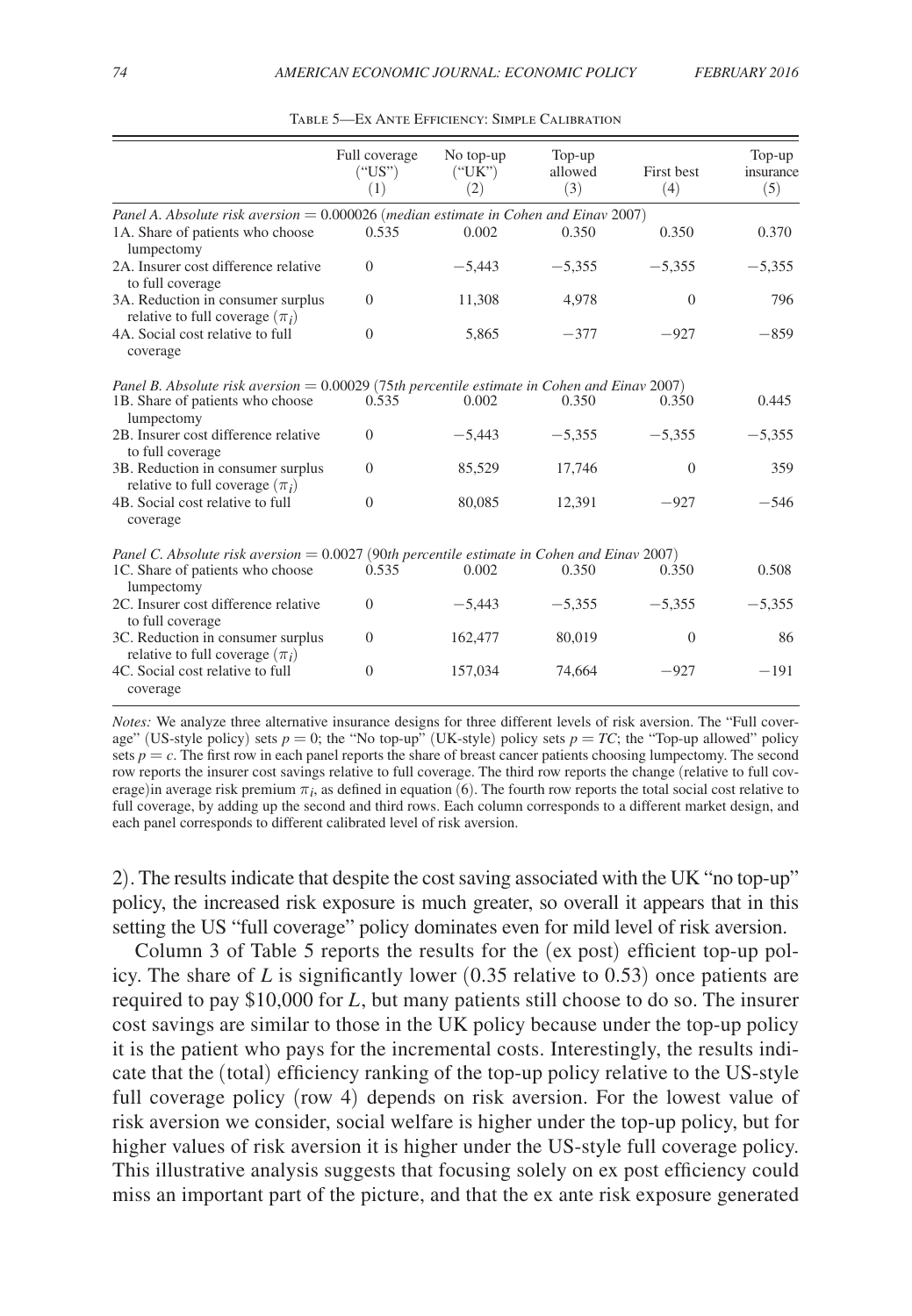by top-up policies could be much more costly than the allocative efficiencies these policies may provide.

## B. *Additional Potential Insurance Designs*

Since the top-up policy does not necessarily dominate the full coverage policy from an ex ante perspective, it is interesting to consider other potential insurance contract designs. The "first best" policy naturally creates no ex ante risk exposure and achieves the ex post efficient treatment choice. This could be implemented by offering a continuum of indemnity insurance policies  $x \in (0, c]$ , which, in the event of illness, cover mastectomy costs and pay each patient a lump sum of *x*, and then allow individuals to pay the incremental cost of *L* out of pocket. In a competitive equilibrium a policy that pays *x* would be priced at  $\rho x$  and will be bought by individuals with willingness to pay  $v_i = x$  for  $x < c$  and by individuals with willingness to pay  $v_i \geq c$  for  $x = c$ , leaving individuals unexposed to risk. Such a policy would eliminate both ex ante and ex post efficiency losses. From an ex post perspective, patients would obtain the lump sum, but only those patients with  $v_i > c$ would choose lumpectomy, thus replicating the treatment efficiency generated by the previous "top-up" policy. From an ex ante perspective, individuals would be fully insured and would not be exposed to any risk, which is the efficient outcome (assuming, as is typical, that the insurance provider is risk neutral). In row 4 of column 4 of Table 5, we report the gains in social costs associated with this policy (relative to the full coverage policy).

The first best is likely not practical. Typical insurance markets offer discrete rather than continuous coverage, and coverage tends to be in the form of payment for treatment options, rather than lump sum cash transfers. One might naturally consider therefore the possibility of a competitive insurance market that would offer coverage for the social incremental cost of *L* in the event of illness. As shown in column 5 of Table 5, this setting improves over the full coverage US policy for all the risk aversion levels we consider, but does not achieve the first best. To see why, note that any individual with  $v_i > c$  would purchase the policy, face no ex ante risk exposure and make efficient ex post treatment decisions. However, some individuals with  $v_i < c$  (but sufficiently close to *c*) would also purchase the insurance to avoid financial risk, and would therefore (inefficiently) choose *L* ex post.

In principle, one way to come even closer to the first best within a "practical" setting would be to offer only partial "top-up" coverage, and to search for the efficiency maximizing cost-sharing level of *L*. Yet, once coverage for *L* is incomplete, a familiar problem of adverse selection would arise in which demand for the partial "top-up" coverage would be increasing in  $v_i$ . This is not an issue when "top-up" coverage is full; in this setting, all 53 percent of patients with  $v_i > 0$  who are potential consumers of top-up coverage would choose *L* with such coverage. Therefore, in the language of Einav, Finkelstein, and Cullen (2010)—the "average cost" curve in the market is flat, and adverse selection is not a problem. However, when top-up coverage is incomplete, we would have adverse selection in our calibrated setting; a higher price for partial top-up coverage would increase the average  $v_i$  of those who bought it and thus the set of people who use it ex post to purchase lumpectomy; in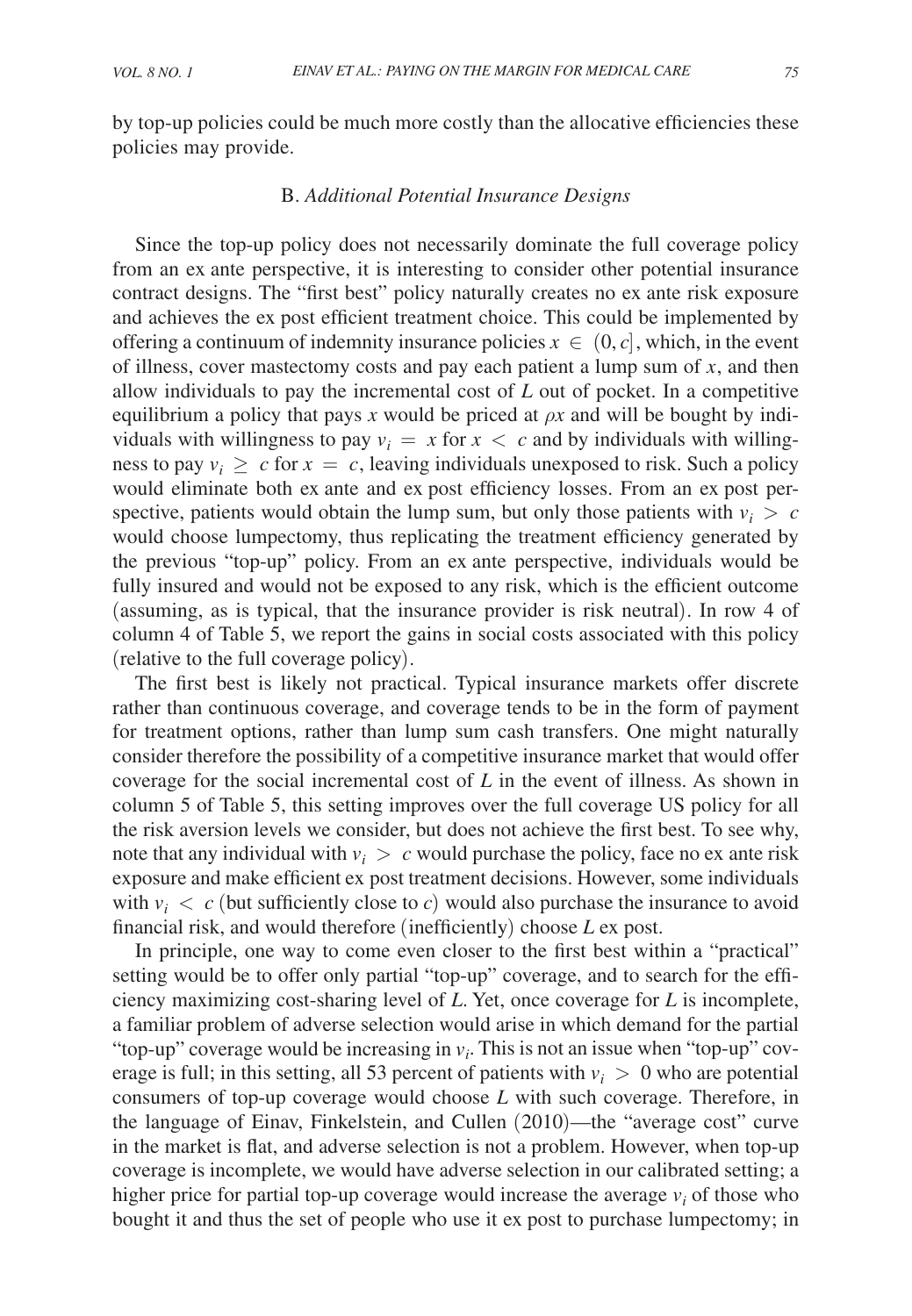other words, the average cost curve would be downward sloping. Quantitatively, however, adverse selection is relatively less important in this specific exercise: 35 percent of patients would always purchase the policy (since they have  $v_i > c$ ), while 47 percent would never do so (because  $v_i < 0$ ), so the potential change in average composition of top-up insurance buyers in terms of their propensity to choose *L* ex post is limited by the fact that only 18 percent of the population has  $0 < v_i < c$ . This makes the efficiency cost of adverse selection in this setting less important, and echoes recent empirical findings in the context of health insurance (Einav, Finkelstein, and Cullen 2010; Bundorf, Levin, and Mahoney 2012). Of course, this calibration exercise is extremely stylized, and evaluating this trade-off more systematically would require, among other things, better estimates of  $r$  and  $\rho$ —as well as potential heterogeneity in them and selection on them—for our population.

## **V. Conclusion**

We present a simple framework to illustrate the welfare gains from a health insurance policy that allows patients to pay the incremental price for more expensive treatment options. Such a policy efficiently sorts low willingness-to-pay patients to the cheaper treatment option, in contrast with the current status quo in the United States, where the incentives for such sorting are minimal. At the same time, this policy does not "over price" the more expensive treatment, as is common in the United Kingdom and several other high-income countries; UK-style policies allocate too many patients to the less expensive treatment. Our analysis of the choice between lumpectomy and mastectomy for breast cancer patients provides an empirical illustration as to how such a top-up policy could be evaluated, and what the quantitative welfare gains to such a policy might be.

Most of our analysis focused on analyzing the (ex post) efficiency of treatment choices, taking the overall level of risk exposure as given. In the last section of the paper, we also briefly discuss ex ante efficiency, noting that the top-up policy unlike a US-style "full coverage" policy—exposes the individual to ex ante risk exposure. A stylized calibration exercise shows that for high enough levels of risk aversion social efficiency can be higher under a US-style "full coverage" policy than a top-up policy since the gains from reduction in risk exposure can outweigh the loss from ex post inefficient treatment choices.

Our empirical analysis in this paper focuses on a particular setting of two breast cancer treatments, one of which is more costly with no evidence of superior average mortality outcomes. As noted in the introduction of the paper, we chose this setting primarily for the empirical traction it provides for estimating demand for alternative treatments. One noteworthy feature of this breast cancer application is that it considers two forms of treatment that differ in cost, and over which individual consumers may have different preferences, but which do not differ in terms of expected outcomes to which the social planner is assumed to attach weight. Such a tradeoff may not be common, but it is not unique to our setting. Consider, for example, the recent controversy around Sanofi's new cancer drug Zaltrap, which was approved by the US Food and Drug Administration in August 2012 to treat metastatic colorectal cancer, and was priced at around \$11,000 per month. In October 2012, a group of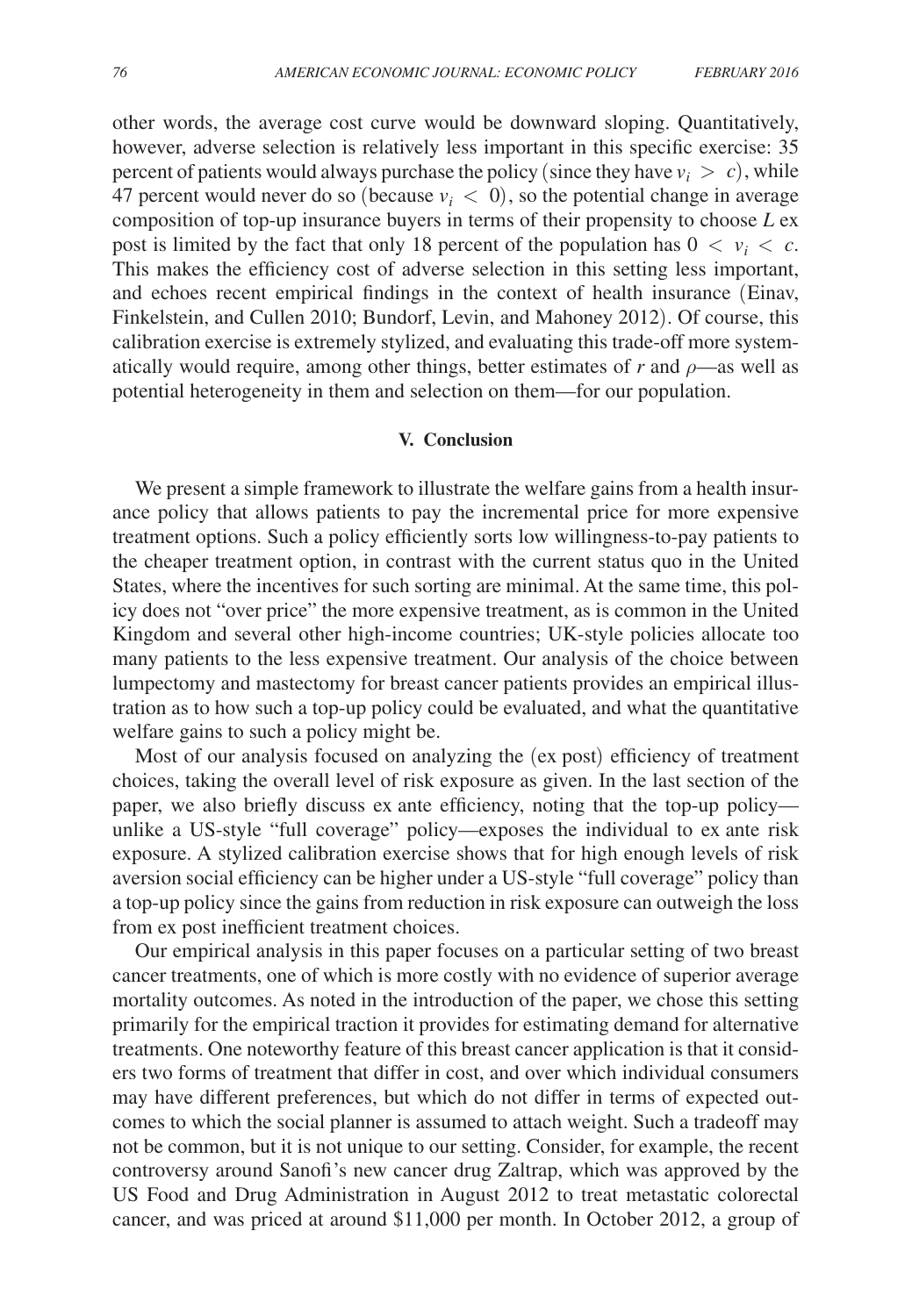doctors at Memorial Sloan-Kettering Cancer Center announced in a *New York Times* editorial that Memorial Sloan-Kettering would exclude Zaltrap from its formulary because, they argued, there was no evidence that Zaltrap improved survival relative to an alternative treatment (Avastin), that costs about half as much (Bach, Saltz, and Wittes 2012).<sup>[24](#page-25-0)</sup>

More importantly, while our empirical analysis of breast cancer assumes there is no incremental benefit to the more expensive treatment that is valued by the social planner, it is straightforward to apply the type of analysis we have done to settings in which the incremental value to society of an alternative treatment for a disease is judged to be less than the incremental cost, even when that incremental value is positive. Instead of considering alternative reimbursement schemes for more expensive treatment options with zero incremental social value (e.g., no top-up in the United Kingdom, or the type of top-up policy we have analyzed in this paper), one could instead simply analyze alternative (presumably subsidized) reimbursement structures for more expensive treatment options whose incremental social value relative to their incremental cost was judged to be below some socially determined threshold. The analysis would be identical to the analytical set-up outlined in our paper, except that the social incremental cost would be scaled down by the monetized incremental social value provided by the more expensive treatment. Key to this exercise would of course be monetization of the incremental benefits of the more expensive treatment: in order to apply our empirical strategy, the analyst or the policymaker must agree on what benefits the alternative treatment provides, and how to monetize their value.

In our context of breast cancer, we focus on a benchmark comparative effectiveness policy that only accounts for survival benefits. Of course, the policy maker could decide that other benefits, such as "body integrity" (in the case of breast cancer), should count as well, and could include the monetized value of these other benefits in the analysis. Such an extension would be conceptually straightforward. The decision as to which patient outcomes constitute outcomes that should be internalized by the policy maker, on the other hand, is far from obvious, and would presumably be guided by politics and subjective normative views rather than by economics.

#### **REFERENCES**

- **Athas, William F., Meg Adams-Cameron, William C. Hunt, Andrew Amir-Fazli, and Charles R. Key.**  2000. "Travel Distance to Radiation Therapy and Receipt of Radiotherapy Following Breast-Conserving Surgery." *Journal of the National Cancer Institute* 92 (3): 269–71.
- **Bach, Peter B., Leonard B. Saltz, and Robert E. Wittes.** 2012. "In Cancer Care, Cost Matters." *New York Times*, October 14.
- **Baicker, Katherine, Mark Shephard, and Jonathan Skinner.** 2013. "Public Financing Of The Medicare Program Will Make Its Uniform Structure Increasingly Costly To Sustain." *Health Affairs* 32 (5): 882–90.
- **Baker, Laurence C.** 2001. "Managed Care and Technology Adoption in Health Care: Evidence from Magnetic Resonance Imaging." *Journal of Health Economics* 20 (3): 395–421.

<span id="page-25-0"></span><sup>24</sup> While in this case the relevant decision was made by a hospital, others have argued that Medicare should, in a similar spirit, not make higher payments for services that have not demonstrated superior health benefits relative to alternative options. (e.g., Pearson and Bach 2010).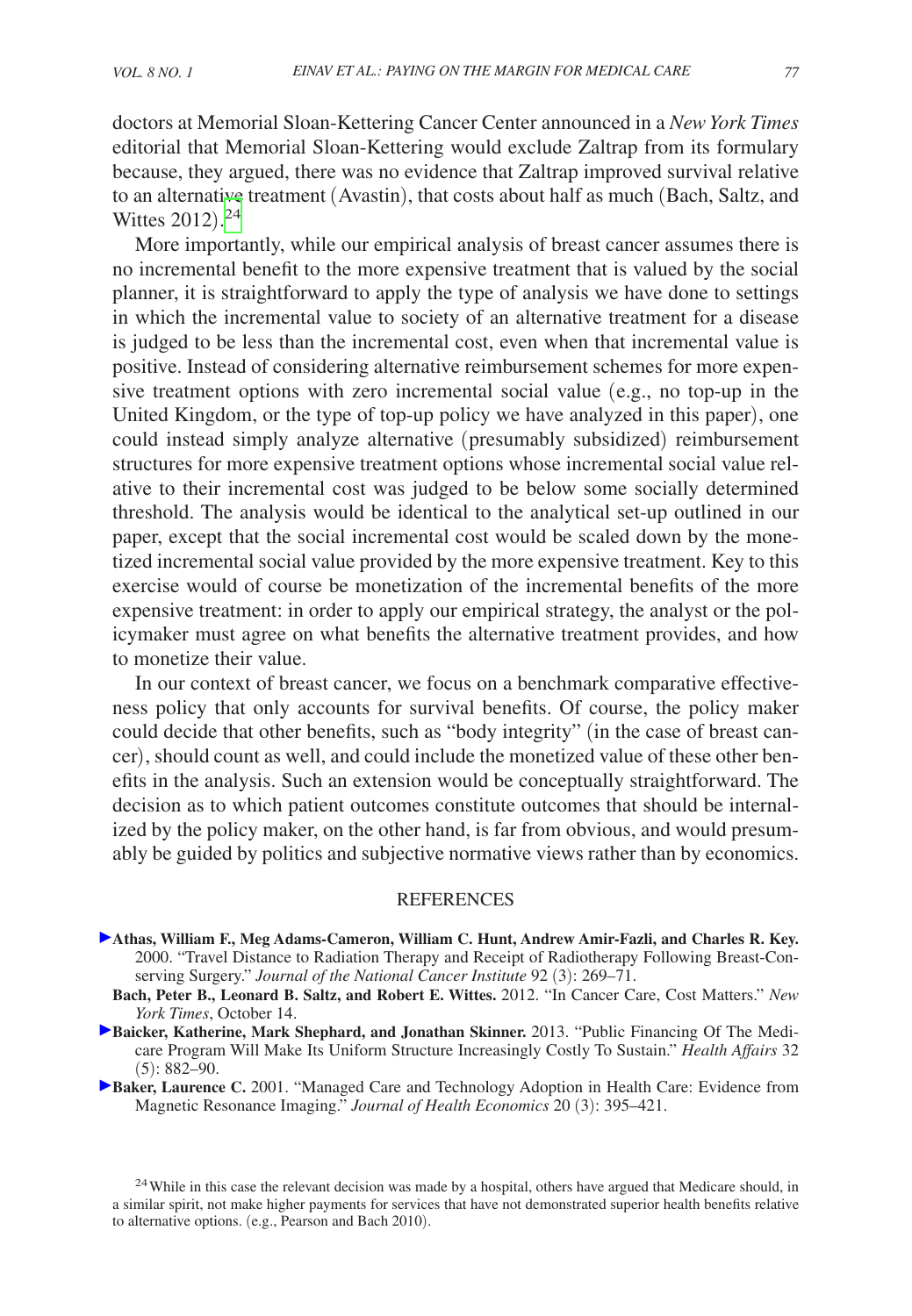- **Baker, Laurence C., and Scott W. Atlas.** 2004. "Relationship Between HMO Market Share and the Diffusion and Use of Advanced MRI Technologies." *Journal of the American College of Radiology* 1 (7): 478–87.
- **Baker, Laurence C., Scott W. Atlas, and Christopher C. Afendulis.** 2008. "Expanded Use Of Imaging Technology And The Challenge Of Measuring Value." *Health Affairs* 27 (6): 1467–78.
- **Bundorf, M. Kate, Jonathan Levin, and Neale Mahoney.** 2012. "Pricing and Welfare in Health Plan Choice." *American Economic Review* 102 (7): 3214–48.
- **Celaya, Maria O., Judy R. Rees, Jennifer J. Gibson, Bruce L. Riddle, and E. Robert Greenberg.** 2006. "Travel Distance and Season of Diagnosis Affect Treatment Choices for Women with Early-Stage Breast Cancer in a Predominantly Rural Population (United States)." *Cancer Causes Control* 17 (6): 851–56.
- **Chalkidou, Kalipso, and Gerard Anderson.** 2009. *Comparative Effectiveness Research: International Experiences and Implications for the United States*. Academy Health. Washington, DC, July.
- **Chandra, Amitabh, Anupam B. Jena, and Jonathan Skinner.** 2011. "A Pragmatist's Guide to Comparative Effectiveness Research." *Journal of Economic Perspectives* 25 (2): 27–46.
- **Chernew, Michael, William Encinosa, and Richard Hirth.** 2000. "Optimal Health Insurance: The Case of Observable, Severe Illness." *Journal of Health Economics* 19 (5): 585–609.
- **Cohen, Alma, and Liran Einav.** 2007. "Estimating Risk Preferences from Deductible Choice." *American Economic Review* 97 (3): 745–88.
- **Cutler, David M., and Jonathan Gruber.** 1996. "Does Public Insurance Crowd Out Private Insurance?" *Quarterly Journal of Economics* 111 (2): 391–430.
- **Einav, Liran, Amy Finkelstein, and Mark R. Cullen.** 2010. "Estimating Welfare in Insurance Markets using Variation in Prices." *Quarterly Journal of Economics* 125 (3): 877–921.
- **Einav, Liran, Amy Finkelstein, and Paul Schrimpf.** 2010. "Optimal Mandates and The Welfare Cost of Asymmetric Information: Evidence from the U.K. Annuity Market." *Econometrica* 78 (3): 1031– 92.
	- **Einav, Liran, Amy Finkelstein, and Heidi Williams.** 2016. "Paying on the Margin for Medical Care: Evidence from Breast Cancer Treatments: Dataset." *American Economic Journal: Economic Policy*. http://dx.doi.org/10.1257/po.20140293.
- **Enthoven, Alain, and Richard Kronick.** 1989. "A Consumer-Choice Health Plan for the 1990s." *New England Journal of Medicine* 320 (1): 29–37.
- **Feldstein, Martin.** 1995. "The Economics of Health and Health Care: What Have We Learned? What Have I Learned?" *American Economic Review* 85 (2): 28–31.
- **Fisher, Bernard, Stewart Anderson, John Bryant, Richard G. Margolese, Melvin Deutsch, Edwin R. Fisher, Jong-Hyeon Jeong, et al.** 2002. "Twenty-Year Follow-up of a Randomized Trial Comparing Total Mastectomy, Lumpectomy, and Lumpectomy Plus Irradiation for the Treatment of Invasive Breast Cancer." *New England Journal of Medicine* 347 (16): 1233–41.
- **Fisher, Bernard, Stewart Anderson, Carol K. Redmond, Norman Wolmark, D. Lawrence Wickerham, and Walter M. Cronin.** 1995. "Reanalysis and Results after 12 Years of Follow-up in a Randomized Clinical Trial Comparing Total Mastectomy with Lumpectomy with or without Irradiation in the Treatment of Breast Cancer." *New England Journal of Medicine* 333 (22): 1456–61.
- **Fisher, Bernard, Madeline Bauer, Richard Margolese, Roger Poisson, Yosef Pilch, Carol Redmond, Edwin Fisher, et al.** 1985. "Five-Year Results of a Randomized Clinical Trial Comparing Total Mastectomy and Segmental Mastectomy with or without Radiation in the Treatment of Breast Cancer." *New England Journal of Medicine* 312 (11): 665–73.
- **Fisher, Bernard, Carol Redmond, Roger Poisson, Richard Margolese, Norman Wolmark, Lawrence Wickerham, Edwin Fisher, et al.** 1989. "Eight Year Results of a Randomized Clinical Trial Comparing Total Mastectomy and Lumpectomy with or without Irradiation in the Treatment of Breast Cancer." *New England Journal of Medicine* 320 (13): 822–28.
- **Gans, Joshua S., and Stephen P. King.** 2003. "Anti-insurance: Analysing the Health Insurance System in Australia." *Economic Record* 79 (247): 473–86.
- **Gloeckler Ries, Lynn A., and Milton P. Eisner.** 2007. "Cancer of the Female Breast." In *Cancer Survival Among Adults: U.S. SEER Program, 1988–2001: Patient and Tumor Characteristics*, edited by Lynn A. Gloeckler Ries, John L. Young, Jr., Gretchen E. Keel, Milton P. Eisner, Yi Dan Lin, and Marie-Jospehe D. Horner, 101–10. Bethesda, MD: National Cancer Institute.
- **Gowrisankaran, Gautam, Aviv Nevo, and Robert Town.** 2015. "Mergers When Prices Are Negotiated: Evidence from the Hospital Industry." *American Economic Review* 105 (1): 172–203.
- **Ho, Kate, and Ariel Pakes.** 2014. "Hospital Choices, Hospital Prices, and Financial Incentives to Physicians." *American Economic Review* 104 (12): 3841–84.